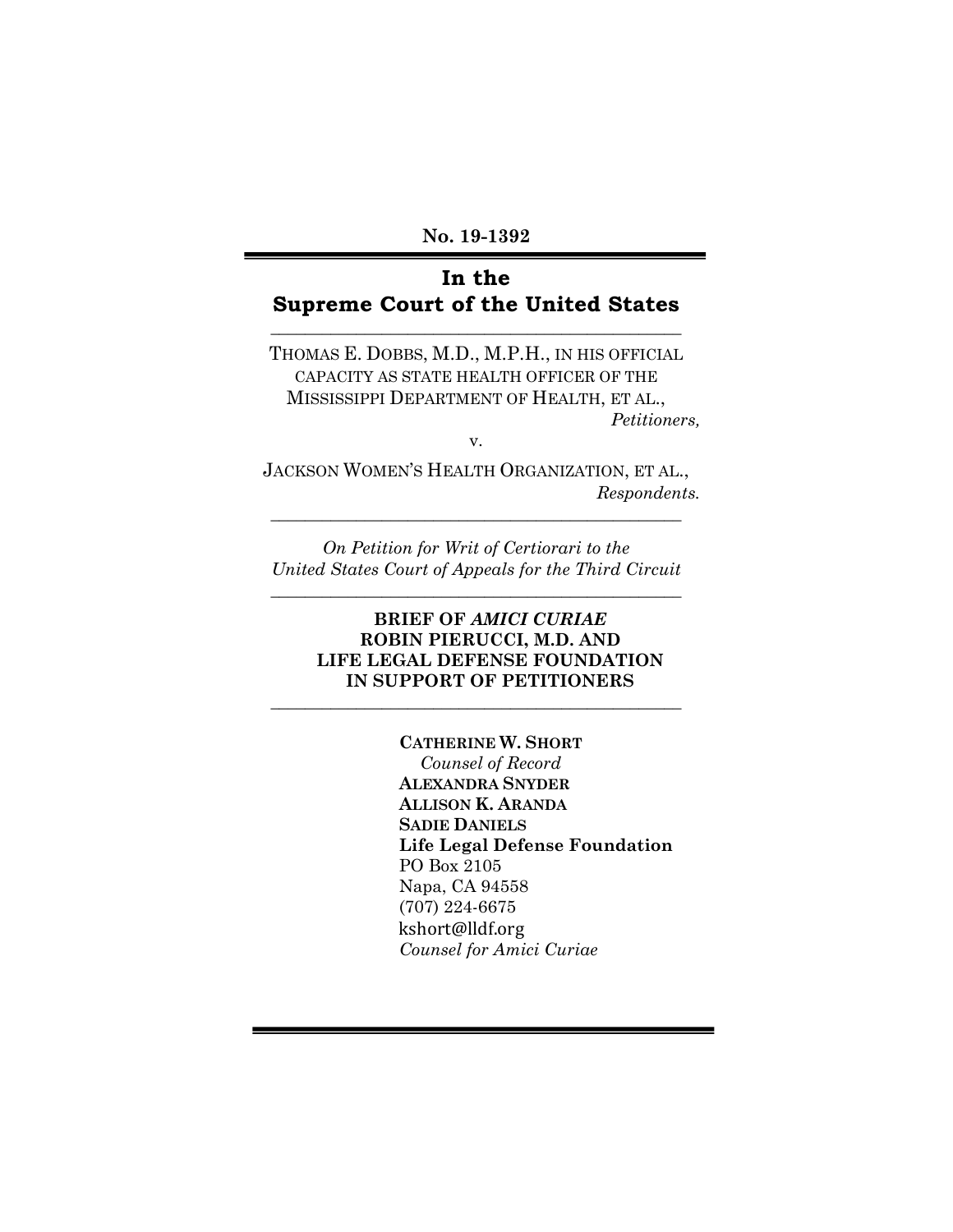# **TABLE OF CONTENTS**

| $\label{thm:im} \mbox{INTEREST OF AMICI} \label{thm:im}$                                                                                                                       |
|--------------------------------------------------------------------------------------------------------------------------------------------------------------------------------|
| SUMMARY OF THE ARGUMENT 2                                                                                                                                                      |
|                                                                                                                                                                                |
| THE VIABILITY BENCHMARK WITH ROE<br>L.<br>CONFLICTS WITH THIS COURT'S<br>DETERMINATION THAT THERE IS AN<br>UNQUALIFIED COMPELLING STATE<br><b>INTEREST IN PRESERVING HUMAN</b> |
| II. THERE IS NO "POINT" IN PREGNANCY<br>AT WHICH VIABILITY "OCCURS."6                                                                                                          |
| III. ATTACHING CONSTITUTIONAL<br>SIGNIFICANCE TO VIABILITY IS                                                                                                                  |
|                                                                                                                                                                                |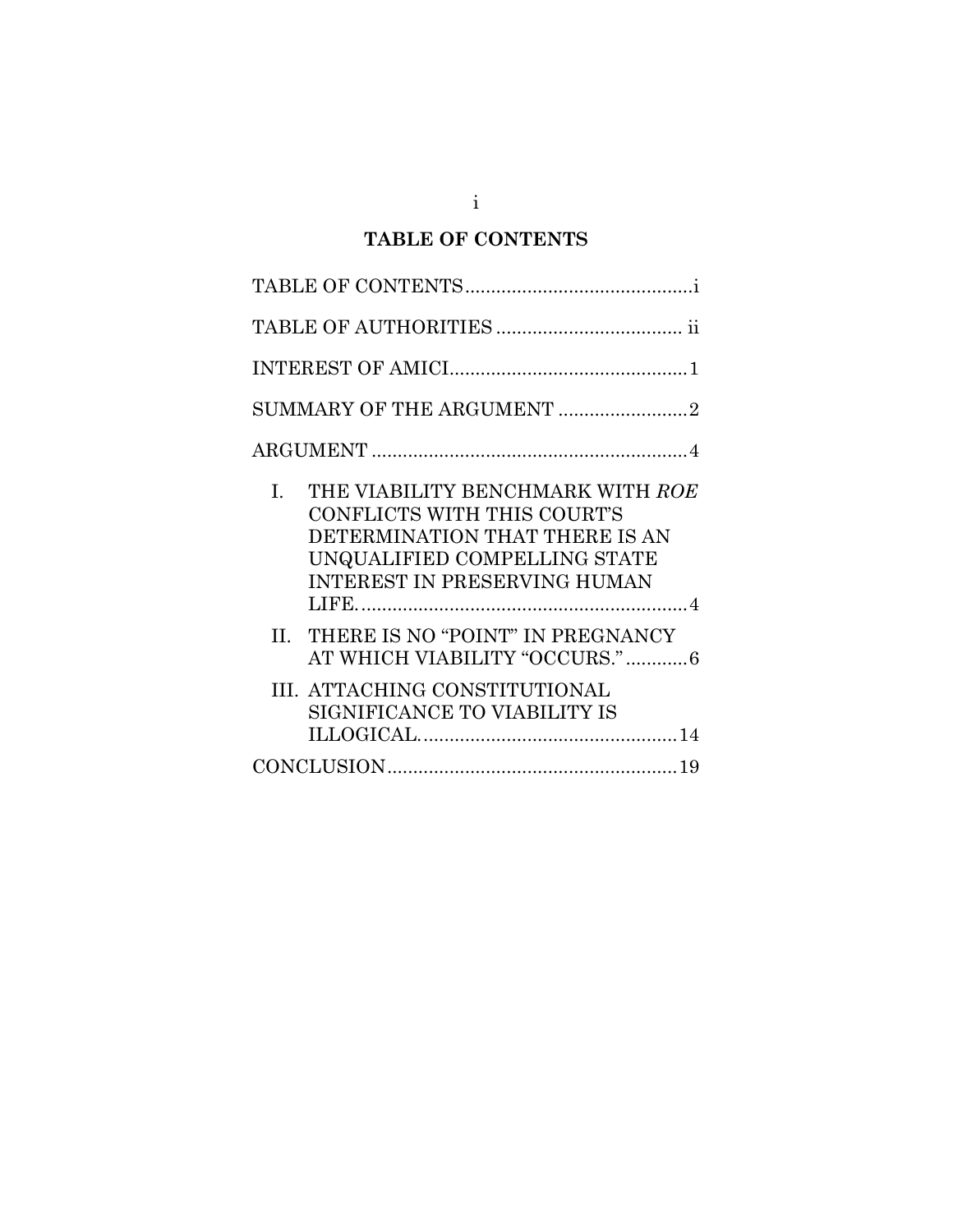# **TABLE OF AUTHORITIES**

## **CASES**

| Britell v. United States,                                                   |
|-----------------------------------------------------------------------------|
| City of Akron v. Akron Ctr. for Reprod. Health,                             |
| Colautti v. Franklin,<br>439 U.S. 379, 388-89 (1979) passim                 |
| Cruzan v. Dir., Mo. Dep't of Health,                                        |
| <i>Isaacson v. Horne,</i>                                                   |
| June Medical Servs. L. L. C. et al. v. Russo.                               |
| Planned Parenthood v. Casey,                                                |
| Roe v. Wade,                                                                |
| State v. Final Exit Network, Inc.,<br>889 N.W.2d 296 (Minn. Ct. App. 2016)5 |
| Thornburgh v. American College of Obstetricians &<br><i>Gynecologists,</i>  |
|                                                                             |
| Washington v. Glucksberg,                                                   |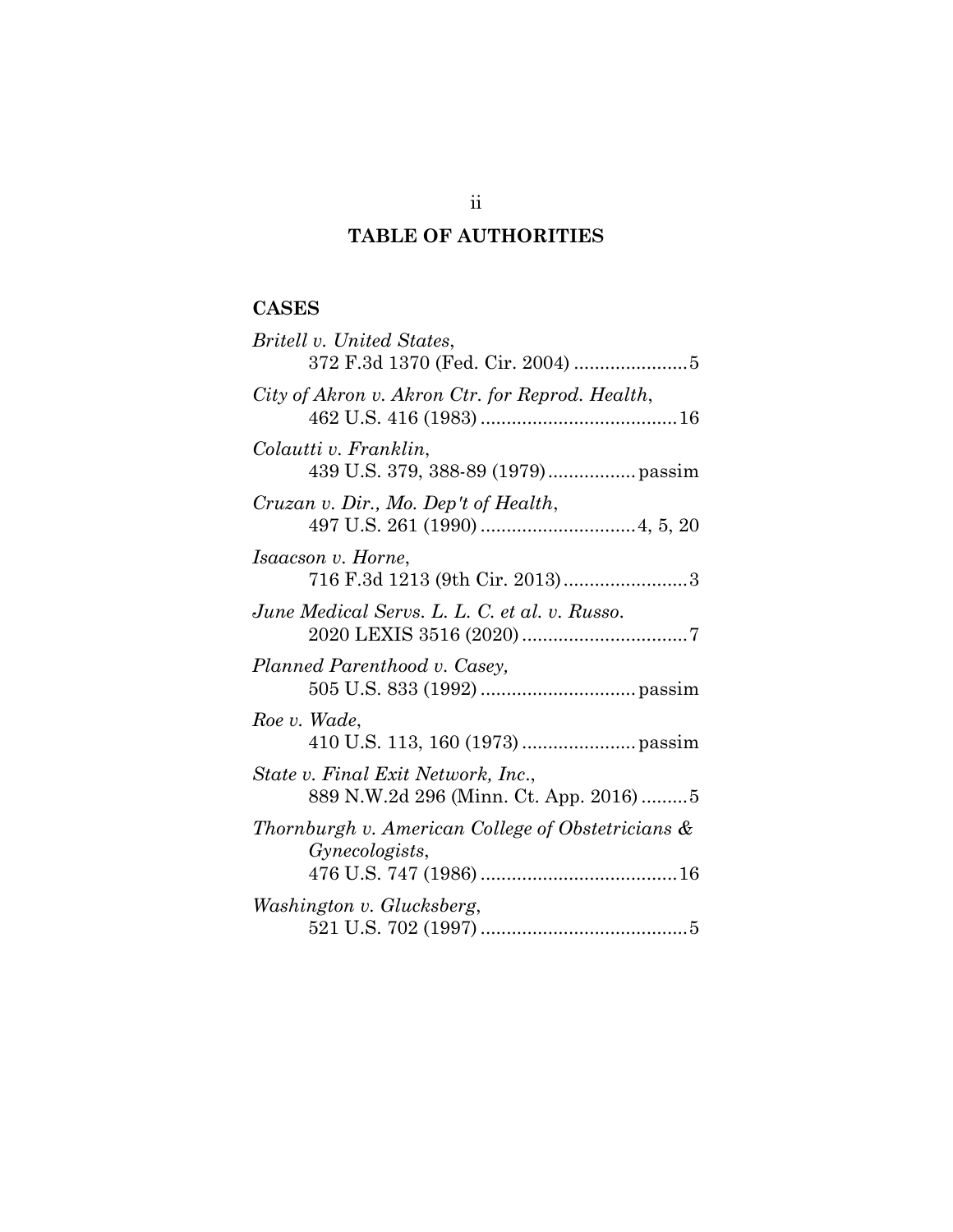## **OTHER AUTHORITIES**

| B. Tucker Edmonds, F. McKenzie, et al.,<br>Comparing Obstetricians' and<br>Neonatologists' Approaches to Periviable<br>Counseling, 35 J. Perinatology 344 (May |
|----------------------------------------------------------------------------------------------------------------------------------------------------------------|
| C. H. Backes et al., Outcomes Following a<br>Comprehensive Versus a Selective Approach<br>for Infants Born at 22 Weeks of Gestation, 39                        |
| CDC, Abortion Surveillance – Findings and Reports<br>$(2016)$ , available at<br>https://www.cdc.gov/reproductivehealth/data                                    |
| E. Nehme, et al., <i>Infant mortality in communities</i><br>across Texas, The University of Texas (2012)                                                       |
| J. Lorenz, Management decisions in extremely<br><i>premature infants</i> , 8 Seminars in<br>Neonatology 475 (December 2003)9                                   |
| John Hart Ely, The Wages of Crying Wolf: A<br>Comment on Roe v. Wade, 82 YALE L. J. 920                                                                        |
| Keith Barrington, Active intervention at 22 weeks'<br>gestation, is it futile?, Neonatal Research                                                              |
| Liz Jeffries & Rick Edmonds, Abortion: The<br>Dreaded Complication, THE PHILADELPHIA                                                                           |

## iii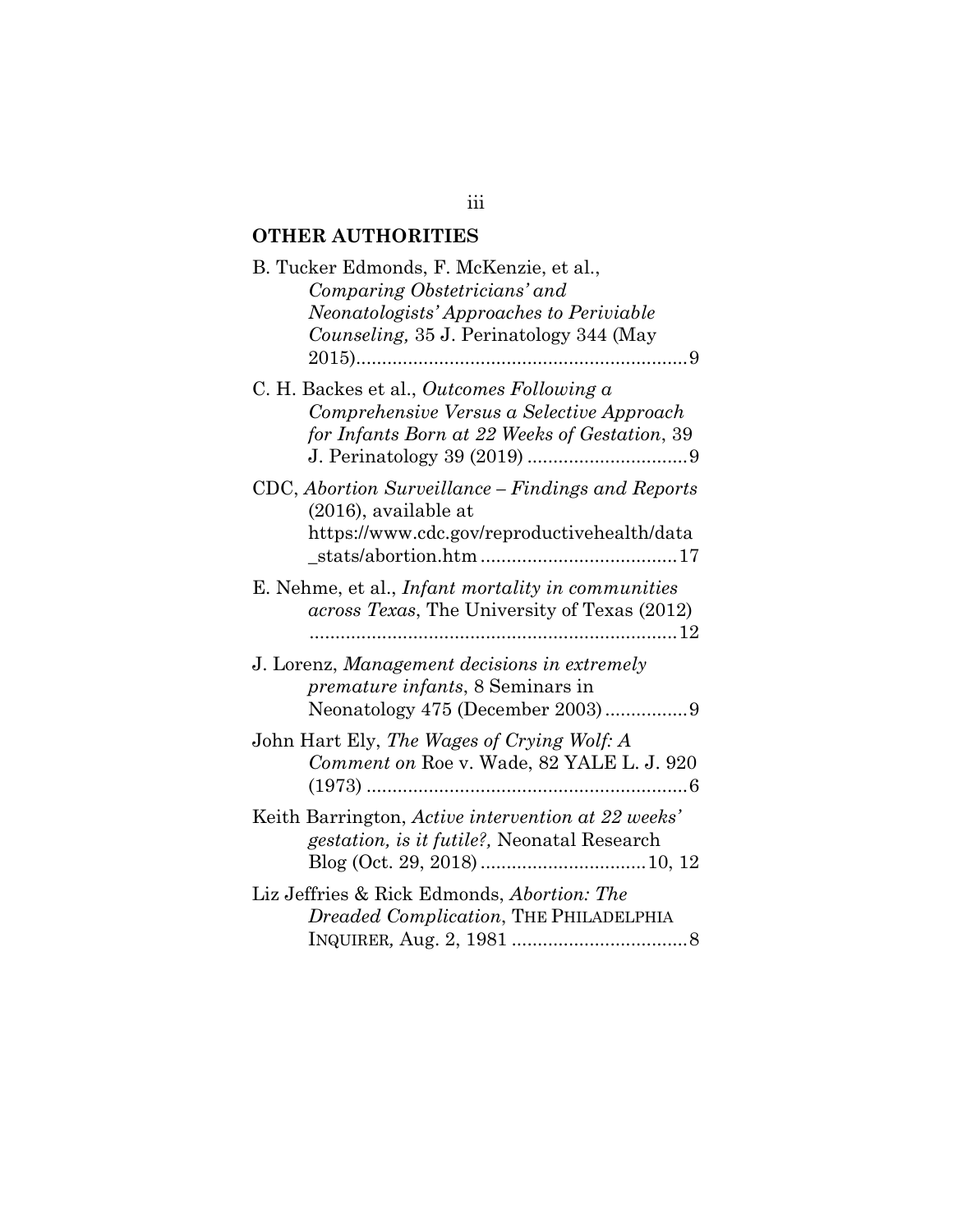| M. A. Rysavy, A. Das, S. R. Hintz, J. B. Stoll, B. R.<br>Vohr, et al., <i>Between-hospital variation in</i><br>treatment and outcomes in extremely preterm<br><i>infants</i> , 372 New Engl. J. Med. 1801 (2015)<br>. 11        |
|---------------------------------------------------------------------------------------------------------------------------------------------------------------------------------------------------------------------------------|
| National Counsel on Disability, Medical Futility<br>and Disability Bias, Bioethics and Disability                                                                                                                               |
| P. Watkins, J. Dagle, et al., Outcomes at 18 to 22<br>Months of Corrected Age for Infants Born at<br>22 to 25 Weeks of Gestation in a Center<br><i>Practicing Active Management, 217 J.</i><br>Pediatrics 52 (Feb 2020)  10, 12 |
| Patrick J. Marmion, <i>Decreasing disabilities by</i><br><i>letting babies die, 33</i> Issues in Law and<br>Medicine 209 (Nov 2018)12                                                                                           |
| Patrick J. Marmion, <i>Periviability and the 'god</i><br>committee,' 106 Acta Paediatrica 857 (Jun                                                                                                                              |
| Paul Benjamin Linton and Maura K. Quinlan, Does<br>Stare Decisis Preclude Reconsideration of Roe<br>v. Wade? A Critique of Planned Parenthood<br>v. Casey, 70 Case W. Res. L. Rev. 283 (2019)                                   |
| R. Patel, M. Rysavy, et al., Survival of Infants Born<br>at Periviable Gestational Ages, 44 Clinics in<br>Perinatology 287 (June 2017)13                                                                                        |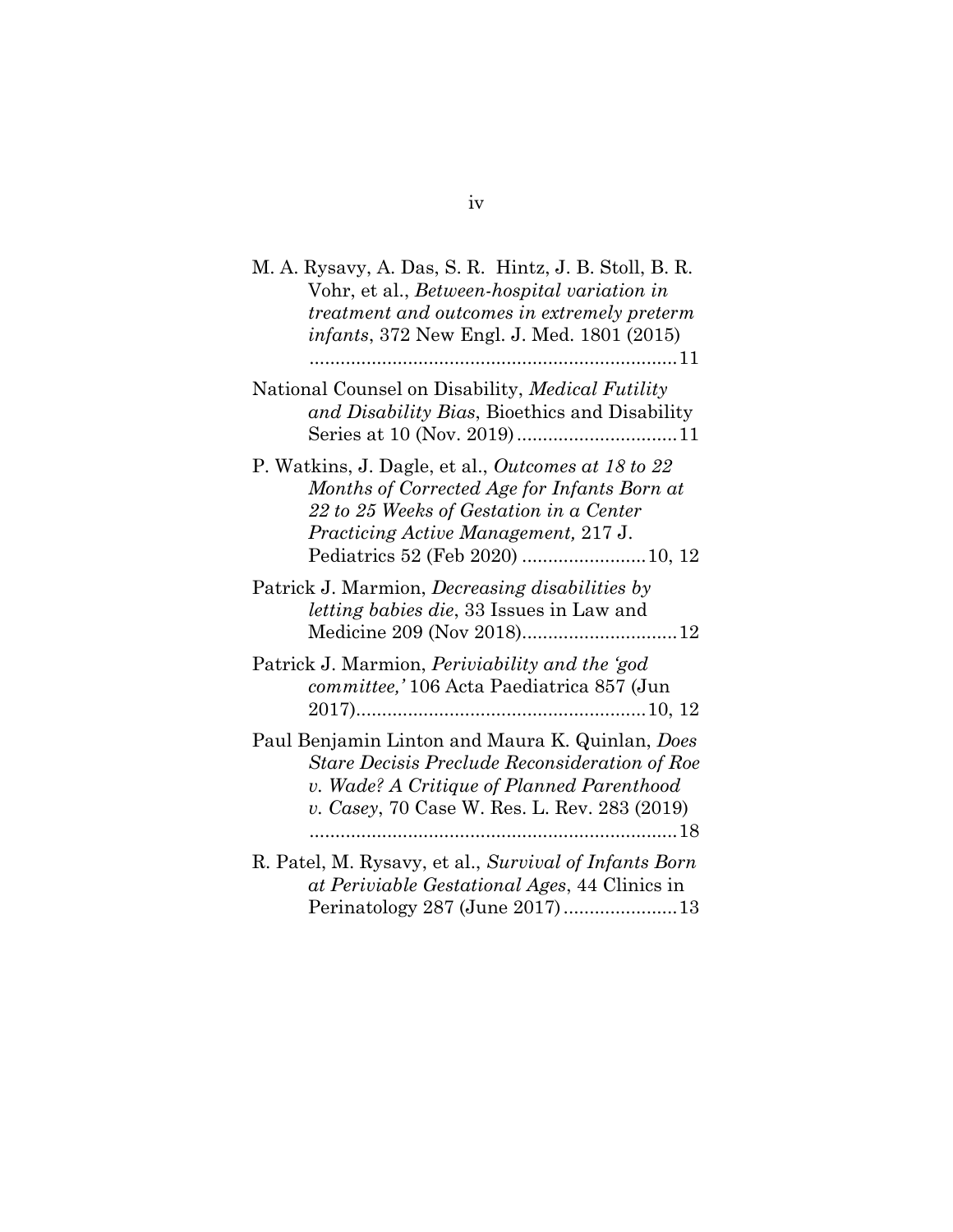#### **INTEREST OF AMICI**<sup>1</sup>

*Amica* Robin Pierucci, M.D., has been a practicing neonatologist for over twenty years. She also has a master's degree in bioethics and completed the National Catholic Bioethics Center ethics certificate course. In addition to her full-time clinical duties within the neonatal intensive care unit of a large regional medical center, Dr. Pierucci remains active in perinatal palliative care, and ongoing performance improvement projects. She has multiple publications in peer and non-peer reviewed journals and has spoken around the country on multiple perinatal and ethical topics. As an expert in caring for extremely young premature babies, Dr. Pierucci understands that medical science provides only limited ability to determine neonatal survival and that such a determination is best made by trained and experienced neonatologists, not abortion providers.

Dr. Pierucci contests the disconnect between two standards of care that are allowed under current law: the same patient that neonatologists such as herself are ethically, medically, and legally responsible to treat, obstetricians can legally abort. While the law currently allows two standards of care, the science informs us that a unique human

<sup>&</sup>lt;sup>1</sup> This brief was wholly authored by counsel for amici Robin Pierucci, M.D. and Life Legal Defense Foundation. No party or counsel for any party made any financial contribution toward the preparation or submission of the brief. Counsel of record for the parties received timely notice of the intent to file this brief and emailed written consent to its filing.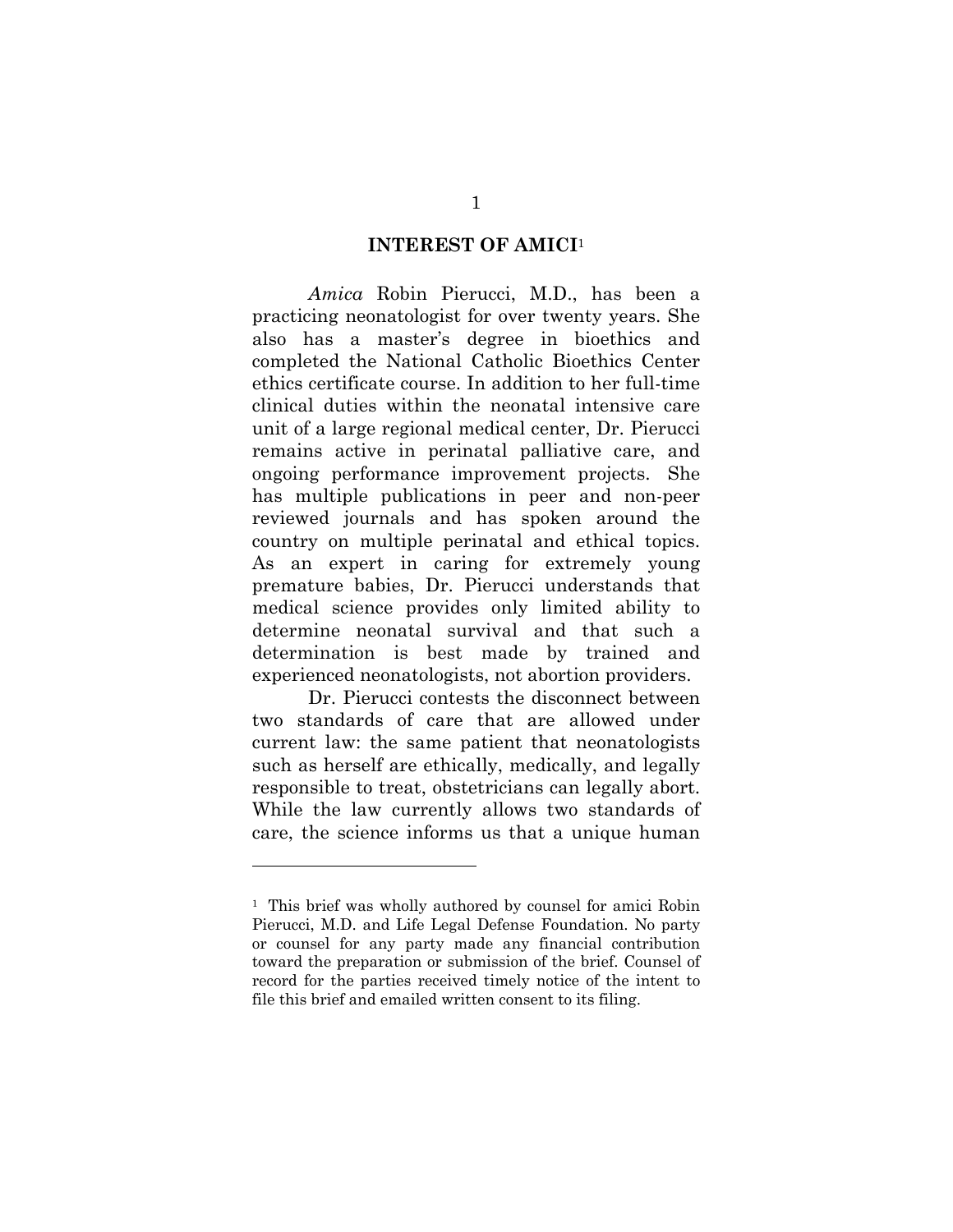with DNA that is different from both genetic parents is alive from conception. Though human beings look different at different stages of development (e.g., embryo, fetus, neonate, toddler, adolescent, adult, elderly), we are always human beings. Because we are always human beings, doctors always have the obligation to provide the best care possible, and the state will always have an equal obligation to safeguard all its members.

*Amicus* Life Legal Defense Foundation is a California non-profit  $501(c)(3)$  public interest legal and educational organization that works to assist and support those who advocate in defense of life. Its mission is to give innocent and helpless human beings of any age, particularly unborn children, a trained and committed defense against the threat of death, and to support their advocates in the nation's courtrooms. Life Legal Defense Foundation believes life begins at the moment of conception and does not end until natural death. We litigate cases to protect human life, from preborn babies targeted by a billion-dollar abortion industry to the elderly, disabled, and medically vulnerable denied life-sustaining care.

Life Legal Defense Foundation sees in the present case an opportunity for this Court to right a 47-year-old wrong: the stripping from states of their authority to protect the lives of innocent human beings within their borders.

#### **SUMMARY OF THE ARGUMENT**

The Fifth Circuit held that the State of Mississippi's Gestational Age Act was an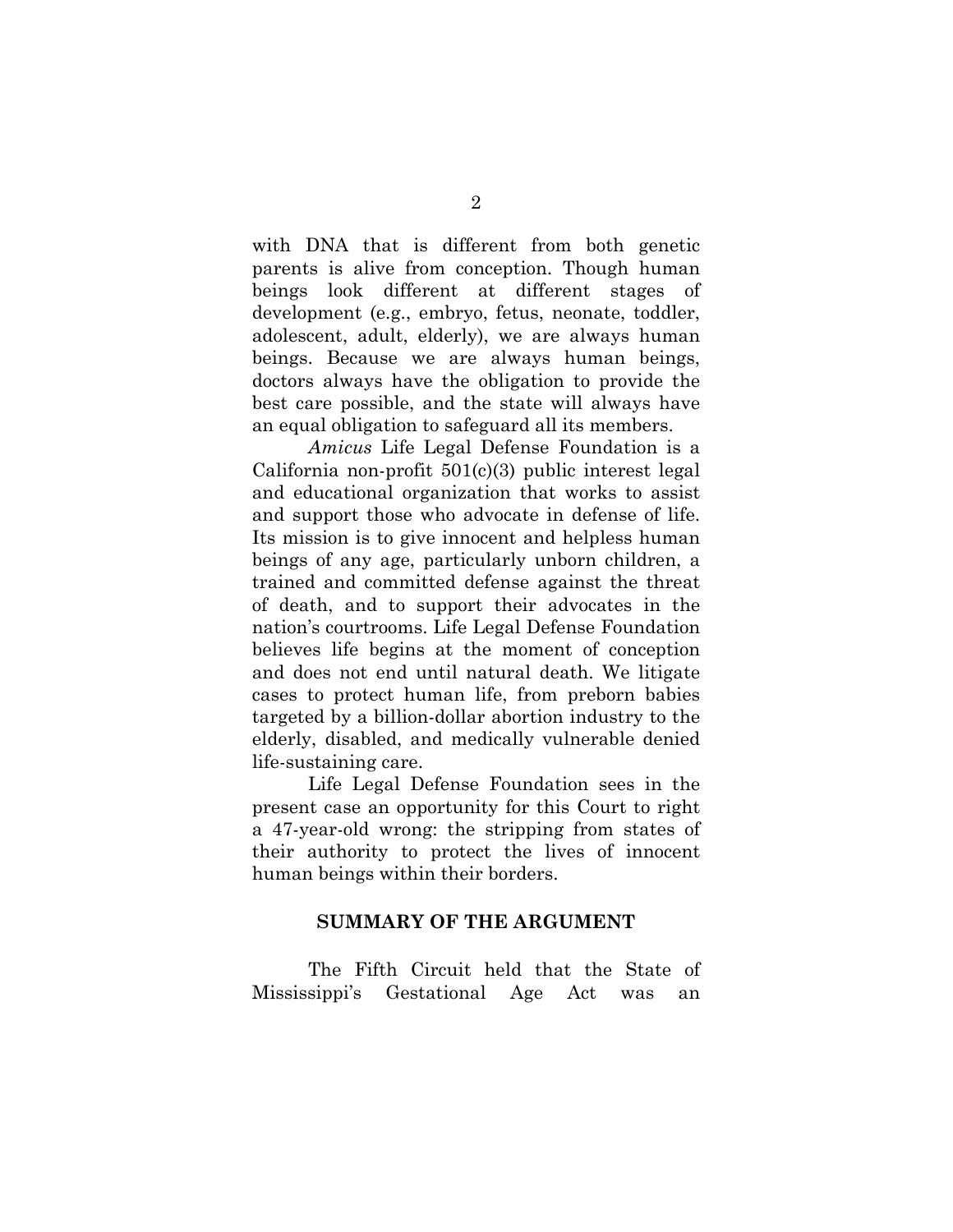unconstitutional ban on pre-viability abortions, based on Supreme Court precedent in *Planned Parenthood v. Casey,* 505 U.S. 833 (1992). Cert. Pet. App. 13a. The lower court noted that, although viability "may differ with each pregnancy" and is dependent on a variety of factors, nonetheless "viability is the critical point." *Id*. at 12a and n. 34 (quoting *Colautti v. Franklin*, 439 U.S. 379, 388-89 (1979)). Because of this Court's precedents, the Fifth Circuit was forced to adhere to a legal framework this Court has never explained.

This Court first bestowed constitutional significance on the concept of viability in its abortion jurisprudence in 1973, at which time it stated, "Viability is usually placed at about seven months (28 weeks) but may occur earlier, even at 24 weeks." *Roe v. Wade*, 410 U.S. 113, 160 (1973). Within two decades, that already generous window has shifted by several weeks.<sup>2</sup>

More importantly, as this brief will demonstrate, viability outside the womb depends on a variety of external and subjective factors, including individual physicians' competence, continuing education in neonatal medicine, personal and institutional philosophies of the

<sup>2</sup> *See, e.g., Isaacson v. Horne*, 716 F.3d 1213, 1233 (9th Cir. 2013) (Kleinfeld, J., concurring) ("Viability is the 'critical fact' that controls constitutionality. That is an odd rule, because viability changes as medicine changes. As *Planned Parenthood v. Casey* noted, between *Roe v. Wade* in 1973 and the time Casey was decided in 1992, viability dropped from 28 weeks to 23 or 24 weeks, because medical science became more effective at preserving the lives of premature babies.")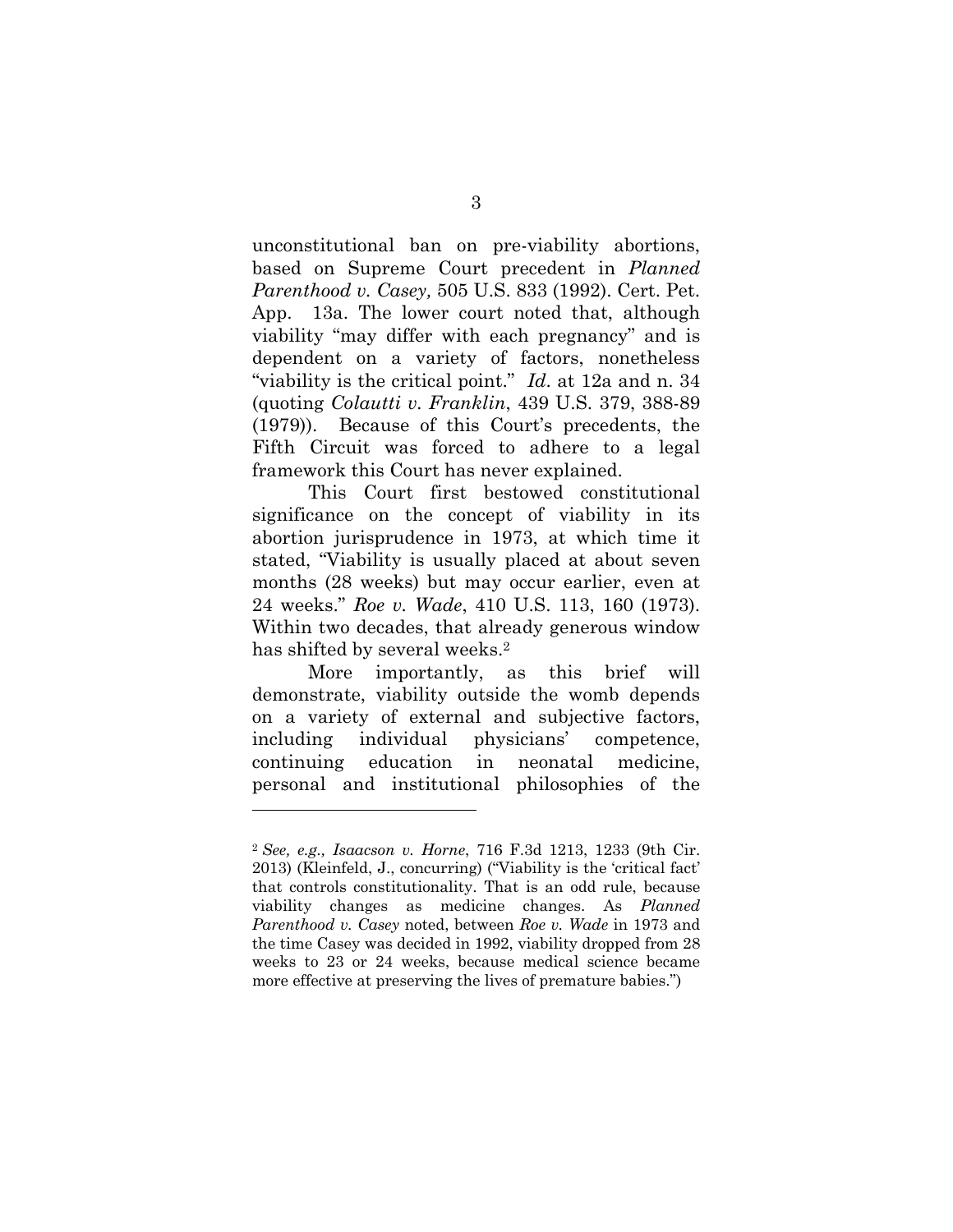provision of life-sustaining medical interventions, and physician attitudes toward disabilities and societal challenges.

Amici join Petitioner Dobbs in urging this Court to revisit the doctrine of viability and clarify that the State's interest in preserving the life of human beings in the womb is not contingent on the entirely unrelated question of the possible medical outcomes if the mother went into labor and delivered the child prematurely.

This Court should grant the Petition and reverse the judgment of the Fifth Circuit.

#### **ARGUMENT**

## **I. THE VIABILITY BENCHMARK WITH**  *ROE* **CONFLICTS WITH THIS COURT'S DETERMINATION THAT THERE IS AN UNQUALIFIED COMPELLING STATE INTEREST IN PRESERVING HUMAN LIFE.**

In *Cruzan v. Dir., Mo. Dep't of Health*, 497 U.S. 261 (1990), this Court found that the state not only has an interest in protecting an individual's right to life, but also has "an interest in life" itself. *Id.* at 281. This holding was consistent with the Court's finding in *Roe v. Wade* that the state has an "important and legitimate interest in protecting the potentiality of human life." *Roe*, 410 U.S. at 162. In both cases, the state's interest in life and in protecting human life were weighed against an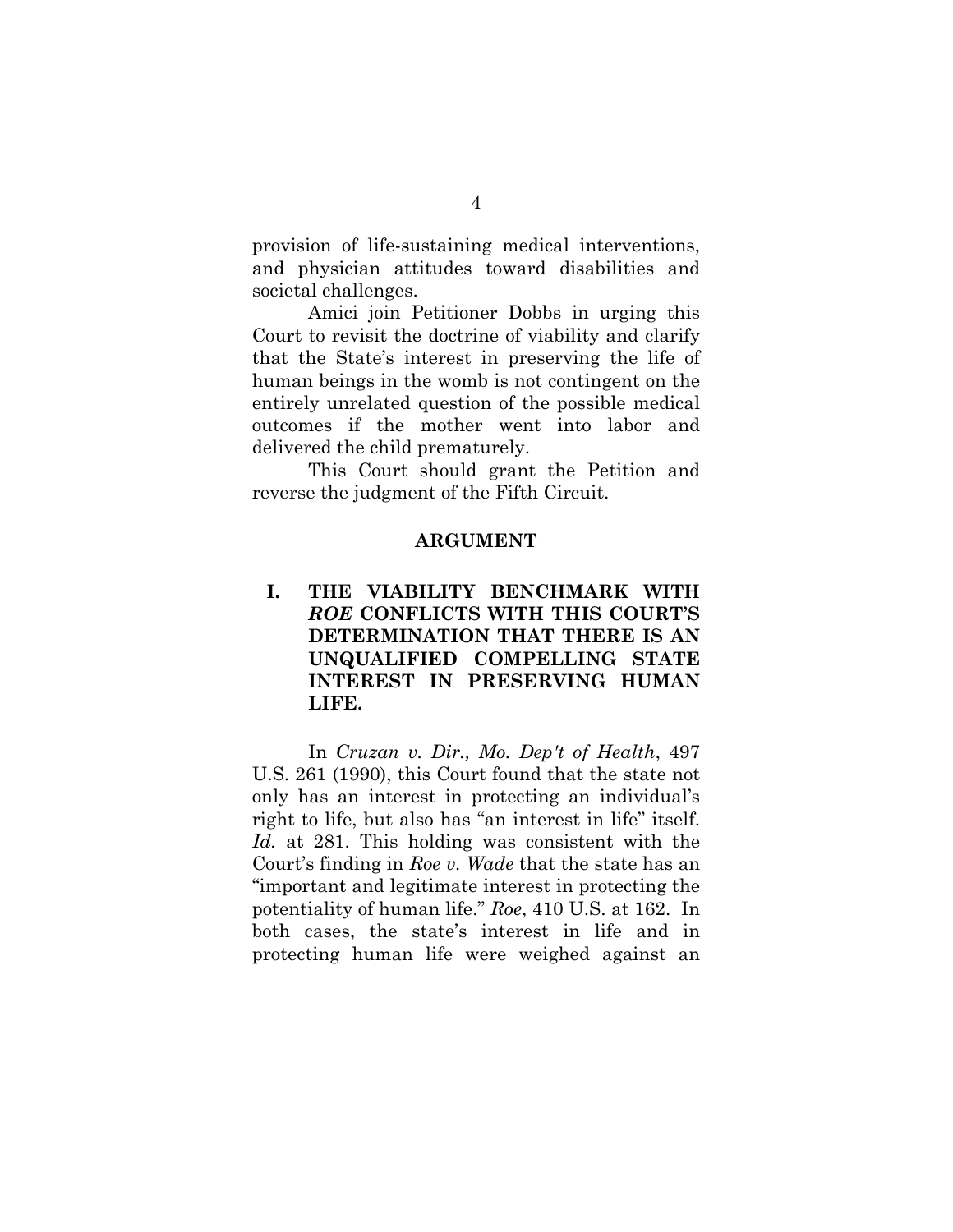individual's constitutional rights (right to due process and right to privacy, respectively).

In *Roe,* this Court determined that the state's interest in the protection of human life became compelling at viability, relying on the fetus' "capability of meaningful life outside the mother's womb." *Id.* at 163. By contrast, in *Cruzan* this Court rejected the idea of "meaningful life," holding that "a State may properly decline to make judgments about the 'quality' of life that a particular individual may enjoy, and simply assert an unqualified interest in the preservation of human life to be weighed against the constitutionally protected interests of the individual." *Cruzan*, 497 U.S. at 282; *Washington v. Glucksberg*, 521 U.S. 702, 729 (1997) (quoting *Cruzan* and holding that the state "has an *unqualified* interest in the preservation of human life") (emphasis added). *See also Britell v. United States*, 372 F.3d 1370, 1383 (Fed. Cir. 2004) ("It is not the role of the courts to draw lines as to which fetal abnormalities or birth defects are so severe as to negate the state's otherwise legitimate interest in the fetus' potential life."); *State v. Final Exit Network, Inc*., 889 N.W.2d 296, 305-06 (Minn. Ct. App. 2016) ("The state has a compelling interest in the preservation of D.D.'s life, and the prevention of her suicide, regardless of her incurable [non-viable] condition.")

Limiting a state's ability to protect human lives directly to only those lives deemed "meaningful" because the arbitrary benchmark of viability has been reached is in direct conflict with this Court's 1990 holding in *Cruzan,* that a state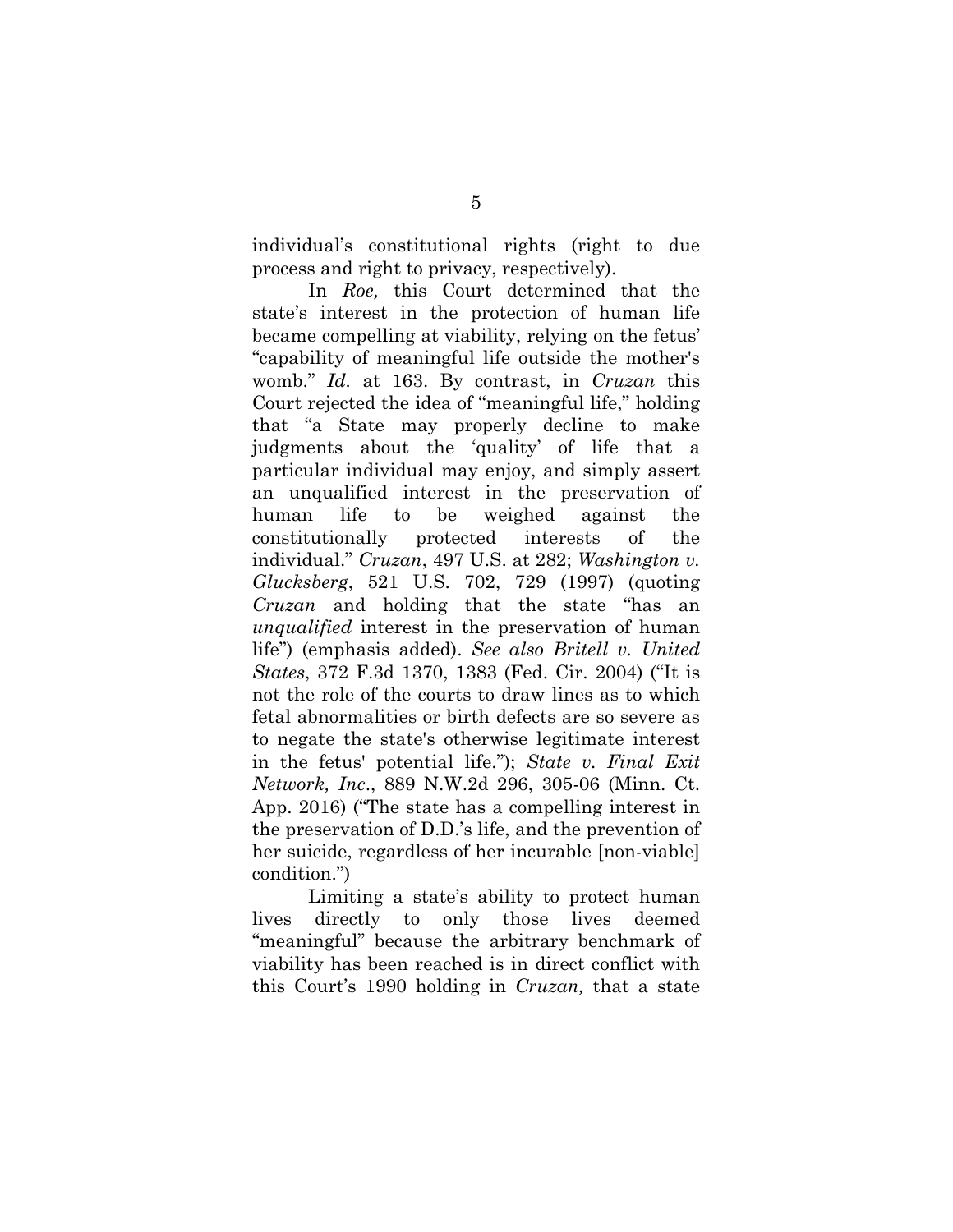need not qualify its interest in the preservation of human life before acting.

This Court should grant the petition to resolve the conflict between its abortion jurisprudence and its decisions in *Cruzan* and *Glucksberg* allowing states to protect human life regardless of the "meaningfulness" of that life as measured by the uncertain yardstick of viability.

## **II. THERE IS NO "POINT" IN PREGNANCY AT WHICH VIABILITY "OCCURS."**

In *Roe*, this Court established viability as the "point" at which the state's interest in protecting human life becomes compelling, allowing the state to prohibit abortion. The Court defined viable as "potentially able to live outside the mother's womb, albeit with artificial aid." *Roe*, 410 U.S. at 160. One commentator noted that, with this holding, this Court "seems to mistake a definition for a syllogism."3 Indeed, this Court has *never* attempted to elaborate on why a child's ability or inability to survive outside the womb in the case of a premature delivery has any bearing on the state's interest in protecting the child from being killed inside the womb.

In *Roe*, the Court could not locate the socalled "point" of viability more precisely than to say that it is "usually placed about seven months (28

<sup>3</sup> John Hart Ely, *The Wages of Crying Wolf: A Comment on*  Roe v. Wade, 82 YALE L. J. 920, 924 (1973).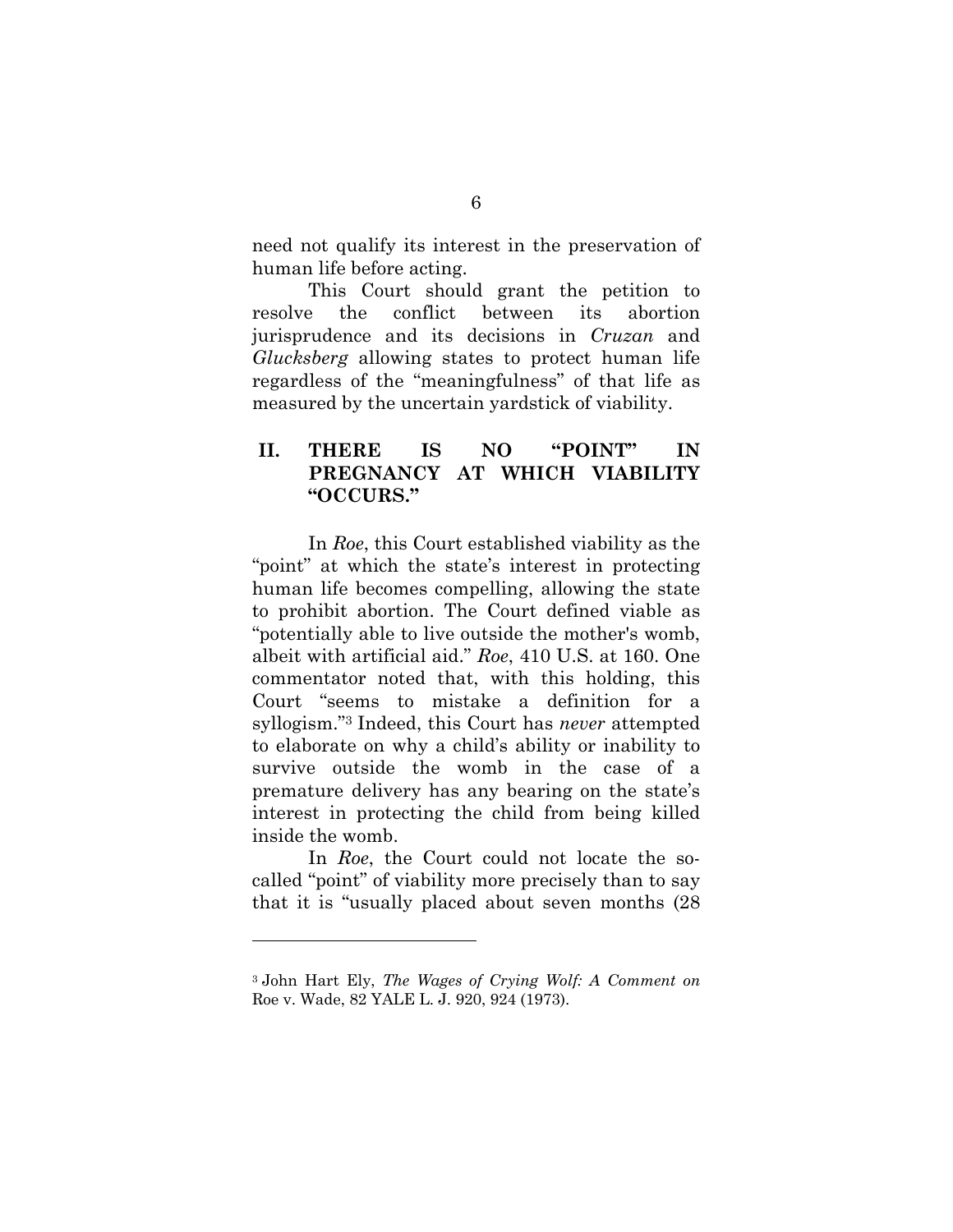weeks) but may occur earlier, even at 24 weeks." *Id*. Thus, even as first enunciated by this Court, the "point" when viability "occurred" ranged across 10% of a full-term 40-week pregnancy.4

A few years later, this Court acknowledged that multiple factors go into the assessment of viability including "fetal weight, based on an inexact estimate of the size and condition of the uterus; the woman's general health and nutrition; *the quality of the available medical facilities*; and other factors." *Colautti*, 439 U.S. at 395-96 (emphasis added). In other words, there is no "point" of viability in pregnancy generally, or even in any particular pregnancy.

It gets worse. *Colautti* assigned the role of assessing the viability of the fetus to the "responsible attending physician," i.e., the abortion provider. However, to the extent any given abortion provider has relevant<sup>5</sup> specialized training, such training would be in obstetrics, not neonatology.

Abortion providers are unlikely to stay current on medical advancements for infant survival. The largest abortion provider networks, Planned Parenthood Federation of America and the National Abortion Federation, offer continuing

<sup>4</sup> Pregnancy is commonly dated from the onset of the mother's last menstrual period (LMP), approximately two weeks before conception. All gestational ages described in this brief are dated from LMP.

<sup>5</sup> Relevant as opposed to specialized training in, e.g., radiology or ophthalmology. Cf. *June Medical Servs. L. L. C. et al. v. Russo*. 2020 LEXIS 3516 at \*116 (2020) (abortion provider "hired a radiologist and ophthalmologist to do abortions").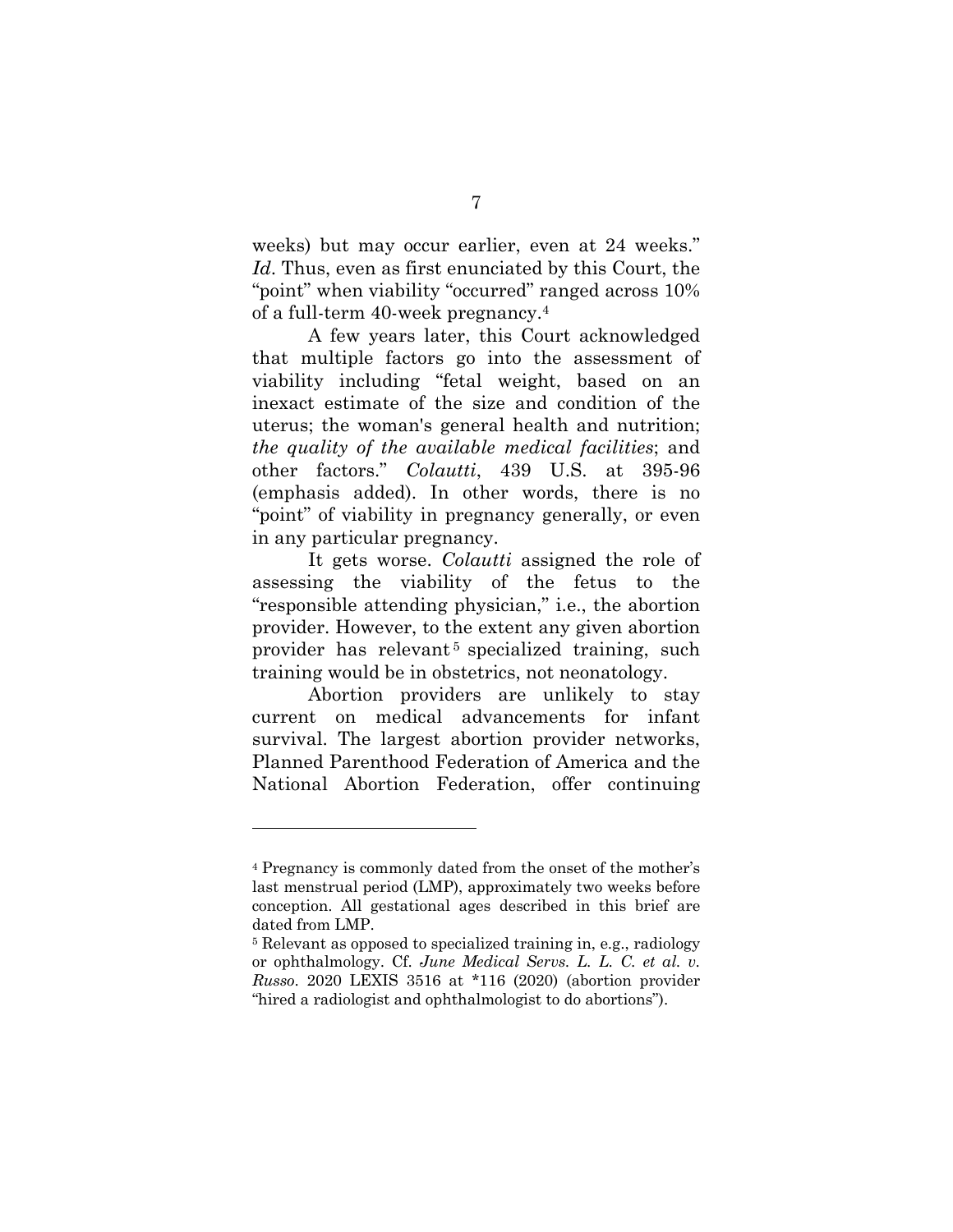medical education on clinical abortion procedure but not on infant viability.6 The American College of Obstetrics and Gynecology follows the same pattern, focusing its continuing education offerings related to abortion on maternal care, not infant viability.7 *Neonatologists, not obstetricians, are the experts in viability*.

Unsurprisingly, the presence or absence of specialized training makes a noticeable difference in how physicians practice as well. A 2015 study by the Indiana University School of Medicine found that obstetricians and neonatologists approach patient consultations in drastically different ways. Obstetricians tend to discuss topics like maternal health risks, while neonatologists focus on postbirth complications and treatment options for the

<sup>6</sup> Among abortion providers, infant survival is a "complication" to be carefully avoided. *See, e.g.*, Liz Jeffries & Rick Edmonds, *Abortion: The Dreaded Complication*, THE PHILADELPHIA INQUIRER*,* Aug. 2, 1981, available at https://digitalcollections.library.cmu.edu/awweb/awarchive?ty

pe=file&item=693589.<br><sup>7</sup> Lists of continuing education topics are available online. Planned Parenthood, https://www.plannedparenthood.org/ search/?q=cme. (last visited July 16, 2020); National Abortion Federation, Continuing Medical Education, https://prochoice.org/health-care-professionals/continuingmedical-education*.* (last visited July 16, 2020); American College of Obstetrics and Gynecology, Education and Professional Development Opportunities, https://www.acog.org/education-and-events. (last visited July 16, 2020).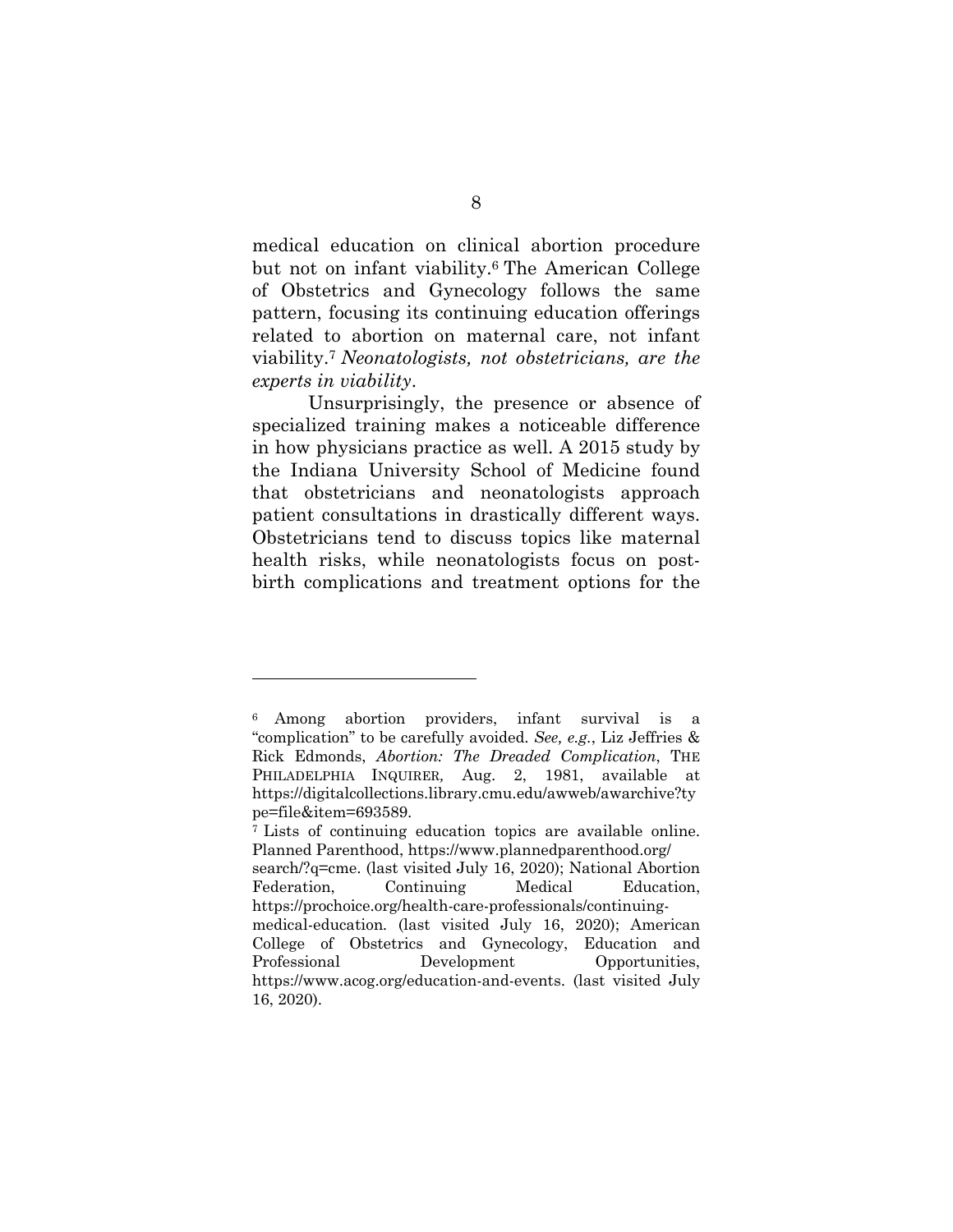baby. <sup>8</sup> Moreover, better survival rates for premature babies are found when there is a health care team, treating and interacting with both mother and child, rather than a single physician.

Injecting further subjectivity into the viability calculus is the fact that a physician's personal philosophy and attitude regarding the provision of life-sustaining medical interventions impacts the actual survival rate of an infant. Study after study throughout the world has shown that offering immediate life-sustaining treatment to preemies is the largest modifiable factor affecting infant survival.9

Compare, for example, the difference in survival rates between two American neonatal

<sup>8</sup> B. Tucker Edmonds, F. McKenzie, et al., *Comparing Obstetricians' and Neonatologists' Approaches to Periviable Counseling,* 35 J. Perinatology 344 (May 2015).

<sup>9</sup> See, e.g., C. H. Backes et al., *Outcomes Following a Comprehensive Versus a Selective Approach for Infants Born at 22 Weeks of Gestation*, 39 J. Perinatology 39, 45 (2019) (hospital that routinely provided prenatal corticosteroid administration, neonatal resuscitation, and intensive care had substantially higher survival rates [53 percent] than the hospital that only selectively provided such care [8 percent]); J. Lorenz, *Management decisions in extremely premature infants*, 8 Seminars in Neonatology 475 (December 2003), available at a state at a state at a state and a state at a state at a state at a state at a state at a state at a state at a state at a state at a state at a state at a state at a state at a state at a state at a s

https://www.sciencedirect.com/science/article/abs/pii/S108427 5603001180 ("There is significant variability between developed nations in the survival of extremely premature infants among cohorts born within perinatal tertiary care centres. This is, at least to some degree, the result of differences in the aggressiveness of obstetrical and neonatal management at these gestational ages.")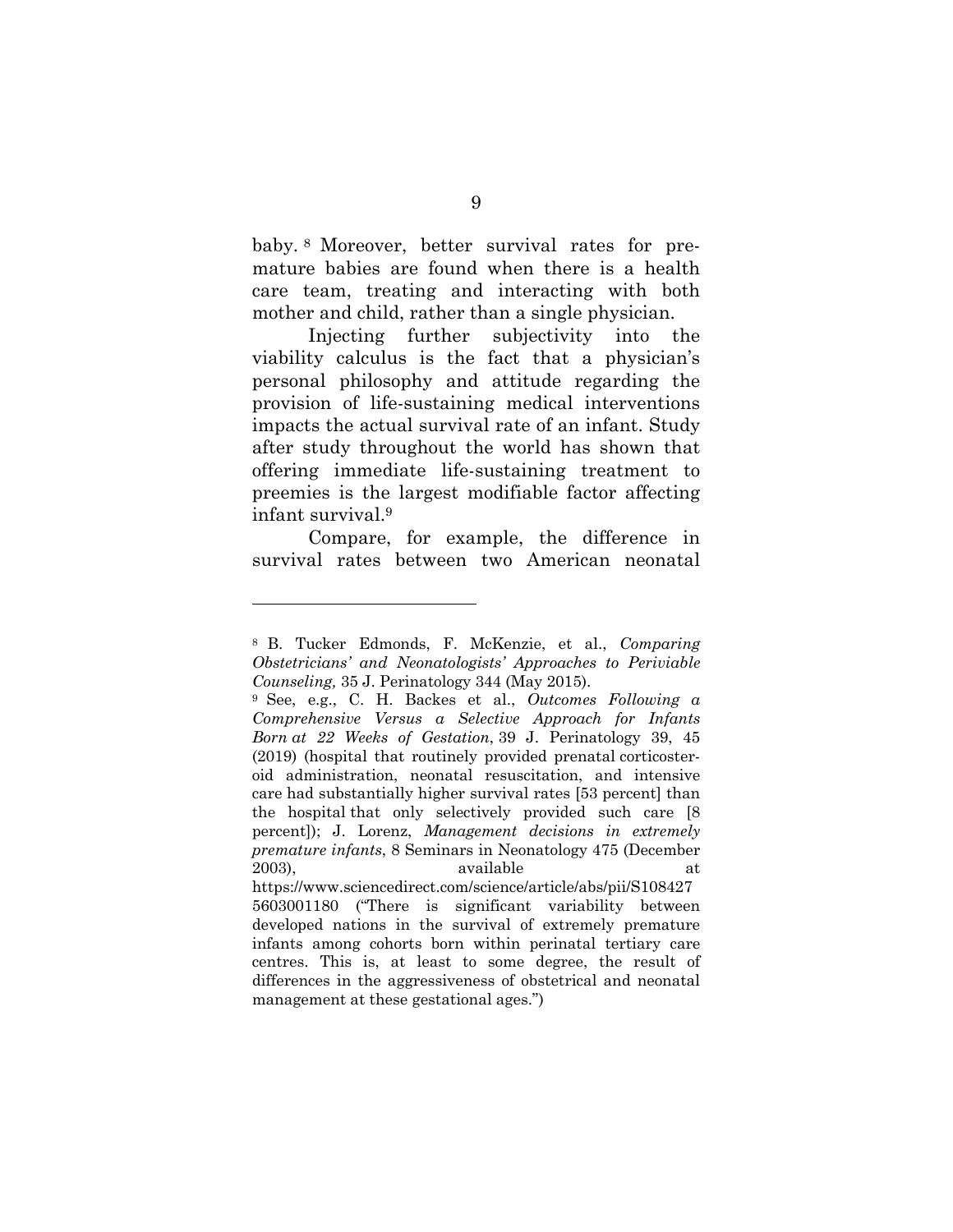facilities that work with extremely pre-term births. At the University of Iowa, physicians default to immediate, active medical treatment for all preterm infants starting at 22 weeks' gestation. <sup>10</sup> These physicians have long seen over a 60% survival rate for babies in the 22-week category. Physicians at the University directly credit their default-to-treatment strategy for the high survival rate. <sup>11</sup> By contrast, Providence Women and Children's Services of Oregon has a very different rate of survival for 22-week births. The physicians there have a facility-wide policy to not provide care for any 22-week births, regardless of the parents' wishes, and thus they have a 0% survival rate. Moreover, because the success of treatment rate is also dependent on the experience of doctors, Providence has a much lower survival rate for 23 week births, as well – only 21%, compared to the national average of 38%.12

<sup>10</sup> In a 2020 publication, University of Iowa neonatologists reported they provided immediate, active medical intervention for 97% of periviable births in their facility between 2006 and 2015. For the purposes of this study, a periviable birth was defined as a birth that occurred after 21 weeks' gestation, but before 26 weeks' gestation.

<sup>11</sup> Keith Barrington, *Active intervention at 22 weeks' gestation, is it futile?,* Neonatal Research Blog (Oct. 29, 2018), available at https://neonatalresearch.org/2018/10/29/active-intervention -at-22-weeks-gestation-isit-futile/; P. Watkins, J. Dagle, et al., *Outcomes at 18 to 22 Months of Corrected Age for Infants Born at 22 to 25 Weeks of Gestation in a Center Practicing Active Management,* 217 J. Pediatrics 52 (Feb 2020).

<sup>12</sup> Patrick J. Marmion, *Periviability and the 'god committee,'* 106 Acta Paediatrica 857 (Jun 2017).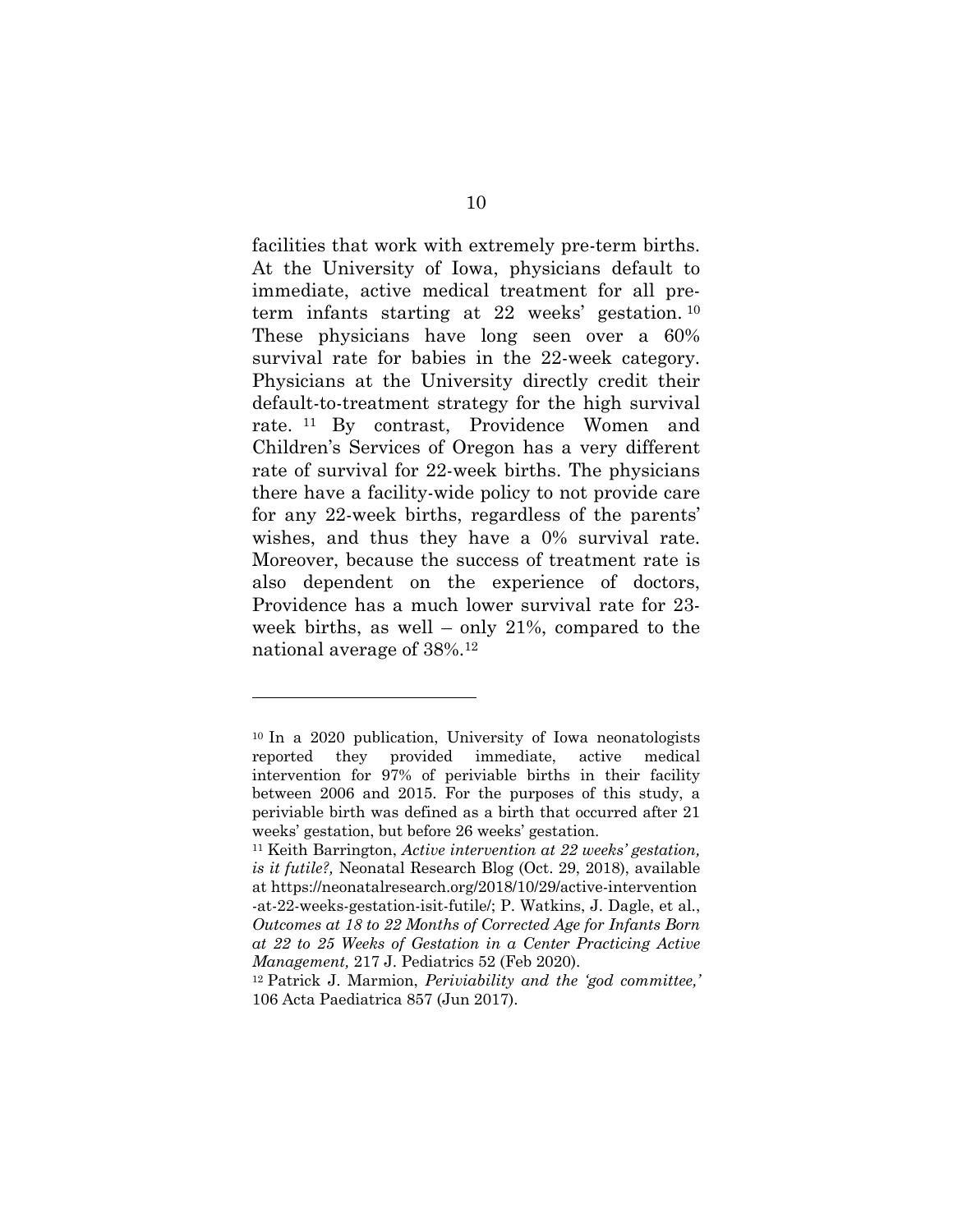Clearly, the willingness of a neonatologists to provide active care to a baby after birth is a large factor in the child's chance of survival. The philosophy of defaulting against care lowers the survival rate, even for those children who *do* receive care. Conversely, when a facility defaults to immediate active medical intervention, survival rates of all treated neonates increase.13

The decision for or against medical care for premature babies is also shaped by attitudes toward disability. A November 2019 report from the National Council on Disability found:

[m]any healthcare providers critically undervalue life with a disability. Providers often perceive people with disabilities to have a low quality of life when, in reality, most report a high quality of life and level of happiness, especially when they have access to sufficient healthcare services and supports. This misperception has negatively influenced physicians' medical futility decisions and resulted in the withdrawal of necessary medical care from people with disabilities.14

<sup>13</sup> M. A. Rysavy, A. Das, S. R. Hintz, J. B. Stoll, B. R. Vohr, et al., *Between-hospital variation in treatment and outcomes in extremely preterm infants*, 372 New Engl. J. Med. 1801 (2015). <sup>14</sup> National Counsel on Disability, *Medical Futility and Disability Bias*, Bioethics and Disability Series at 10 (Nov. 2019).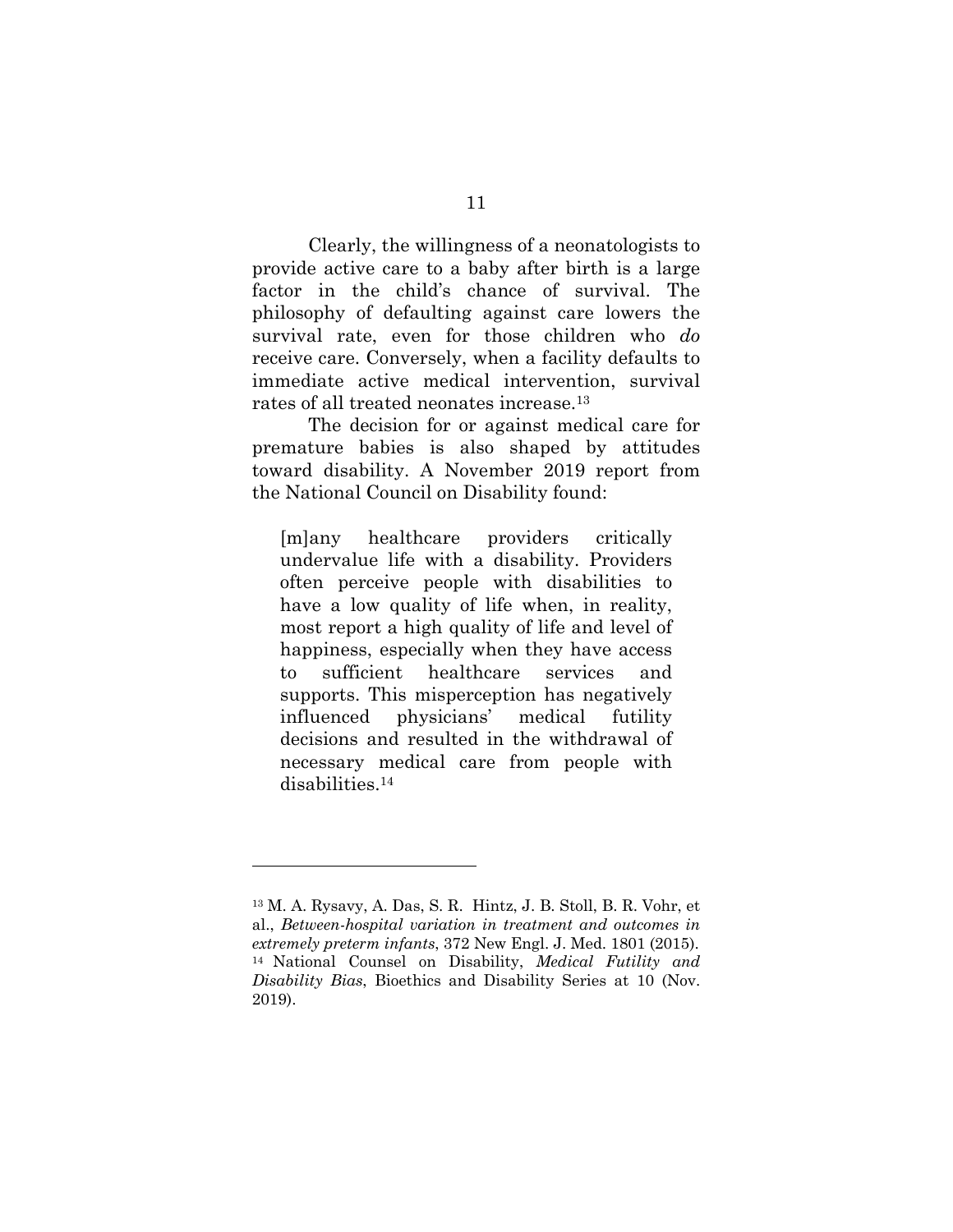Such biases play a large role in setting institutional policies concerning whether to default against care in dealing with premature newborns, where there is an incorrect presumption that most if not all survivors will have severe disabilities. <sup>15</sup> In discussing treatment decisions with parents, doctors may use the word *futile* as code to mean that the survival of the baby is not worth the cost of the treatment. <sup>16</sup> Though various studies have shown that, when adjusted for future life expectancy, costs for NICU treatments are onetwentieth to one-tenth the costs of treatments for adult ICU patients,17 some researchers and doctors are reluctant to allow that the quality of life obtained is worth the treatment costs. In doing so, a circular dynamic is established where anticipated poor prognoses lead to denial of medical care, which in turn leads to poor outcomes and low survival rates, reinforcing the data underlying the original poor prognosis.

The same circularity can manifest itself with regard to social conditions. In 2018, the University of Texas released a report of the disparity between infant mortality rates from zip code to zip code.18

<sup>15</sup> P. Watkins, J. Dagle, et al., *Outcomes at 18 to 22 Months of Corrected Age for Infants Born at 22 to 25 Weeks of*

*Gestation in a Center Practicing Active Management*, 217 J. Pediatrics 52 (Feb 2020). *See also* Patrick J. Marmion, *Decreasing disabilities by letting babies die*, 33 Issues in Law and Medicine 209 (Nov 2018).

<sup>16</sup> Barrington, *supra* n. 11.

<sup>17</sup> Marmion, *supra,* n. 12.

<sup>18</sup> E. Nehme, et al., *Infant mortality in communities across Texas*, The University of Texas (2012).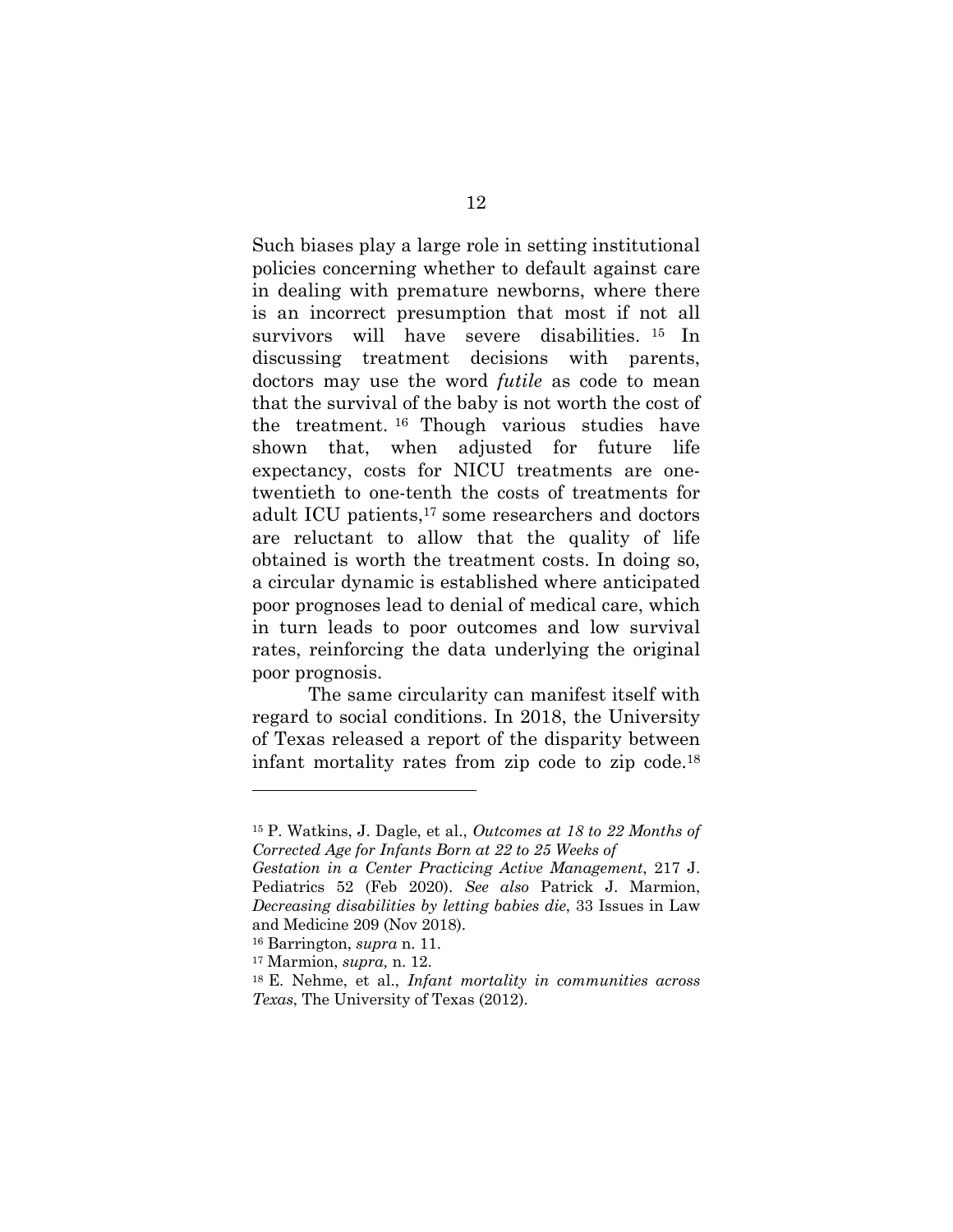Though Texas had an infant mortality rate lower than the national average, troubling findings were uncovered when some zip codes were shown to have disparities as high as 12 times the rates of neighboring zip codes.19 While all races had areas of high infant mortality, Black mothers had the highest rates of infant mortality overall.20

Even when a mother lives in a locale flooded with medical resources, a child's chance of survival can decrease if none of the local hospitals have enough experience in saving the lives of extremely premature babies. While generally speaking, the availability of a NICU in a geographical area increases chances of survival, when NICUs become more commonplace, each unit may see fewer individual cases of periviable births each year and, thus, have less experience in successfully treating these babies.21 This can then perpetuate the myth that active treatment is "futile," which may indurate a physician's incorrect assumption that a child of a certain age or weight is simply nonviable.

In sum, this Court's assumption in *Roe*, *Colautti*, and *Casey* that there is a "point" in pregnancy when viability "occurs" is mistaken. Viability is a prediction, not a point. Even if there were such a point, it would be impossible for most doctors, especially abortion providers who rarely

<sup>19</sup> *Id.* at 7.

<sup>20</sup> *Id.* at 12.

<sup>21</sup> R. Patel, M. Rysavy, et al., *Survival of Infants Born at Periviable Gestational Ages*, 44 Clinics in Perinatology 287 (June 2017).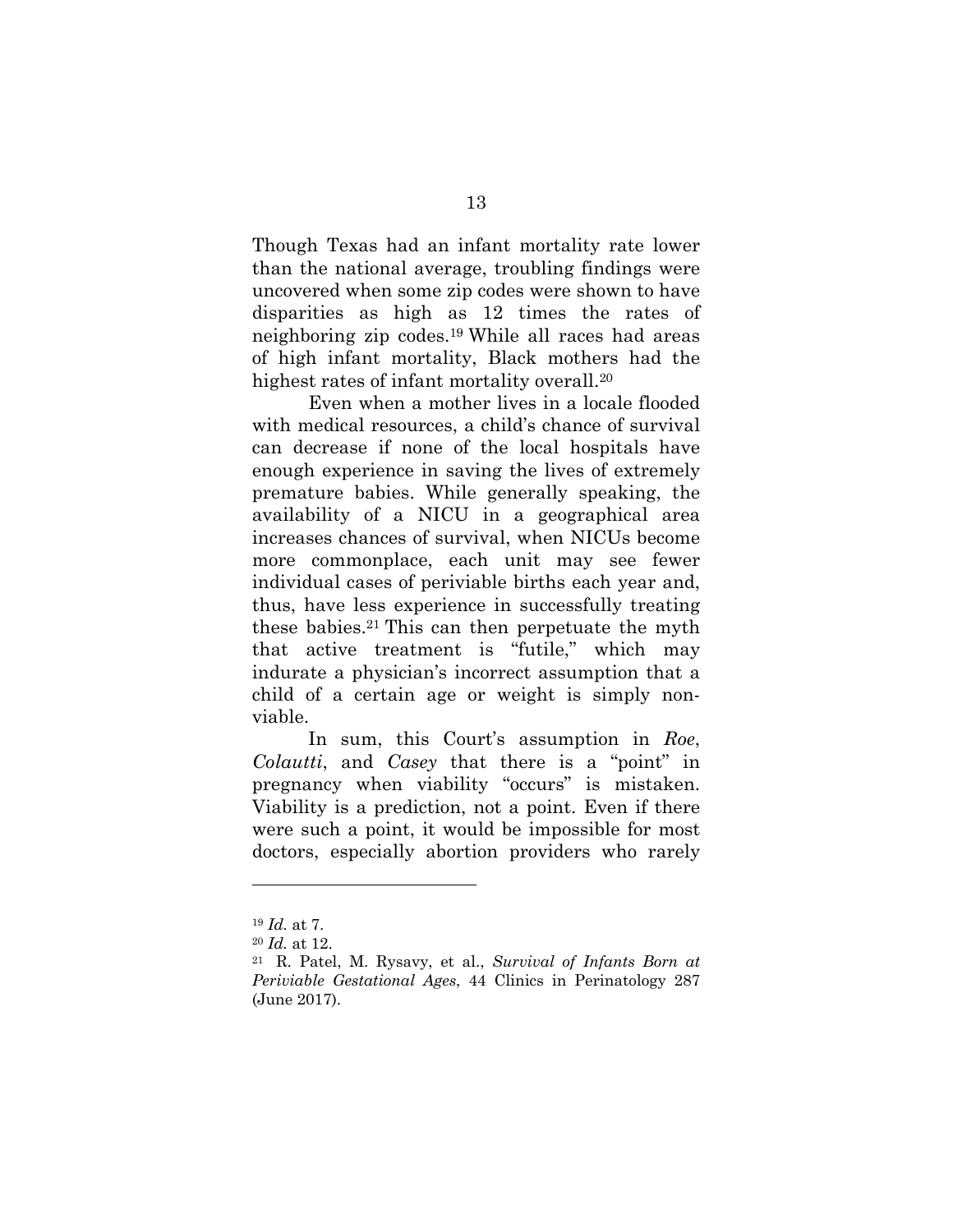provide care for even uncomplicated pregnancies, to determine where it is. Viability depends on myriad factors that vary and fluctuate both before *and after* birth, from the physical to the philosophical, from the personal to the institutional to the systemic.

### **III. ATTACHING CONSTITUTIONAL SIGNIFICANCE TO VIABILITY IS ILLOGICAL.**

Why is any of this relevant to the case at issue? Mississippi's Gestational Age Act bans almost all abortions after 15 weeks' gestation. Petitioners have never suggested that an unborn child at 15 weeks' gestation is capable of sustained survival outside the womb under any circumstances, so why does uncertainty about the "point" of viability matter?

It matters because this Court has built a constitutional framework on an illogical and imaginary premise, undeserving of the benefit of *stare decisis*.

As noted above, this Court's explanation in *Roe* of the significance of the non-existent "point" of viability consisted simply of restating the definition of viability. *Colautti*, in turn, took the significance of viability as a given, with no further attempt at explaining the logic behind it. Rather, *Colautti* emphasized that, because the point of viability (i.e., "a reasonable probability of the fetus' sustained survival outside the womb") is specific to each pregnancy and can be determined only by the attending physician, "neither the legislature nor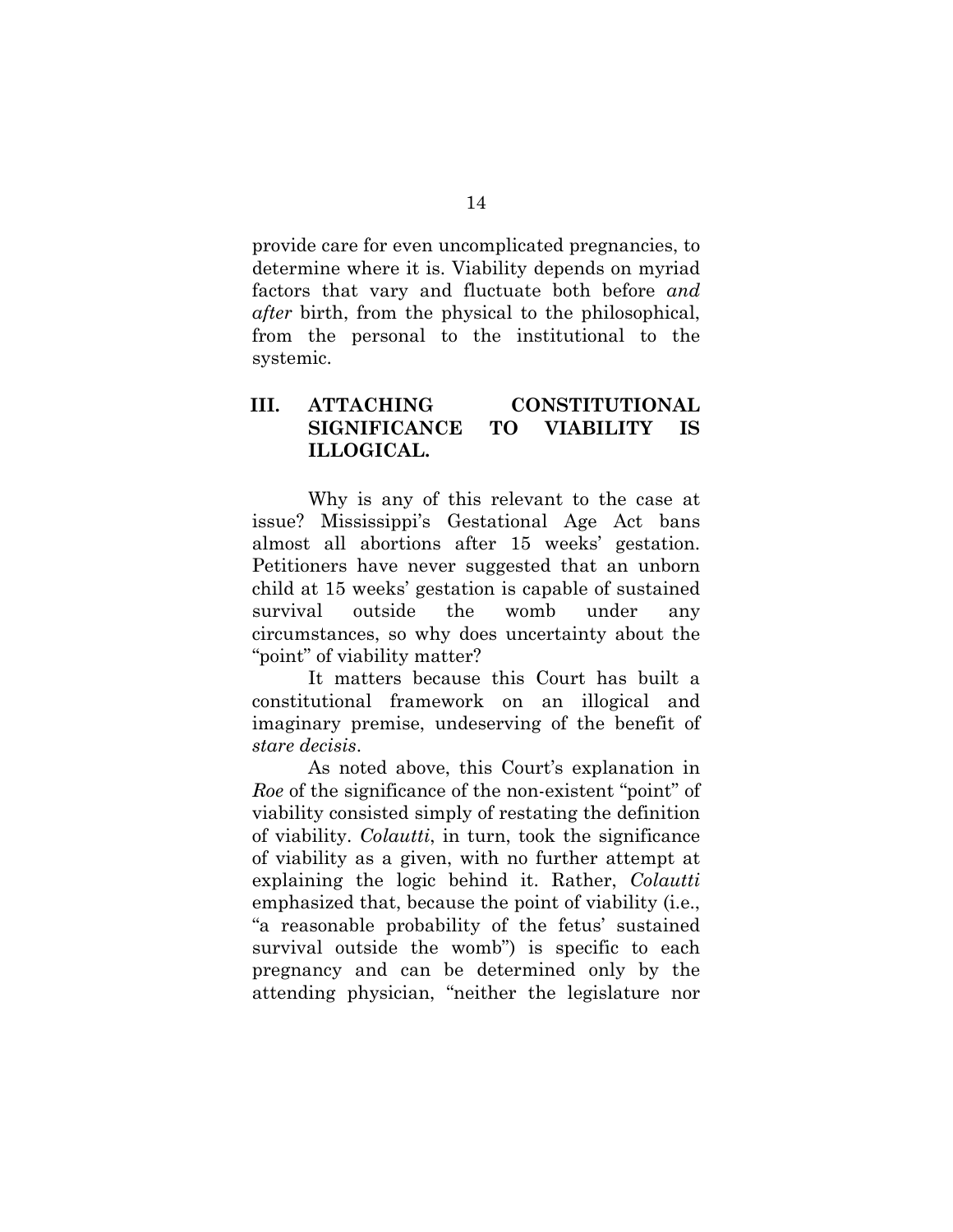the courts may proclaim one of the elements entering into the ascertainment of viability -- be it *weeks of gestation* or fetal weight or any other single factor -- as the determinant of when the State has a compelling interest in the life or health of the fetus." *Colautti,* 439 U.S. at 388-389 (emphasis added). This Court has never revoked or modified *Colautti*'s holding that an abortion ban based on gestational age is impermissible, and that determination of viability must be left to the judgment of the "responsible attending" abortion provider.

As the years rolled by, dissenting justices continued to point out the illogic of attaching constitutional significance to viability, e.g.,

The governmental interest at issue is in protecting those who will be citizens if their lives are not ended in the womb. The substantiality of this interest is in no way dependent on the probability that the fetus may be capable of surviving outside the womb at any given point in its development, as the possibility of fetal survival is contingent on the state of medical practice and technology, factors that are in essence morally and constitutionally irrelevant. The State's interest is in the fetus as an entity in itself, and the character of this entity does not change at the point of viability under conventional medical wisdom. Accordingly, the State's interest, if compelling after viability, is equally compelling before viability.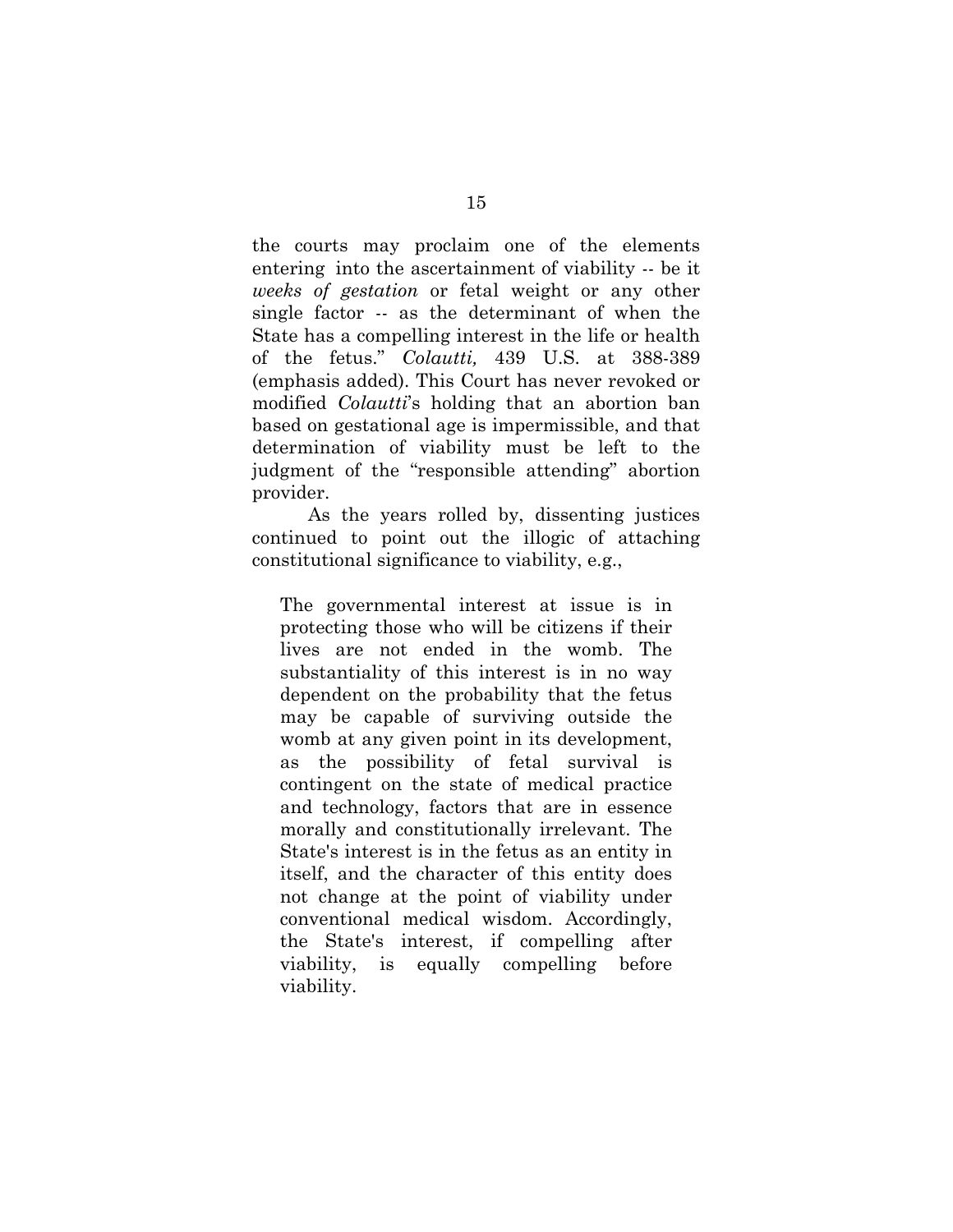*Thornburgh v. American College of Obstetricians & Gynecologists*, 476 U.S. 747, 795 (1986) (White, J., dissenting). *See also*, *City of Akron v. Akron Ctr. for Reprod. Health*, 462 U.S. 416, 461 (1983) (O'Connor, J., dissenting) ("The choice of viability as the point at which the state interest in *potential* life becomes compelling is no less arbitrary than choosing any point before viability or any point afterward.")

However, the plurality in *Casey*, relying on *stare decisis*, reaffirmed the Court's commitment to the constitutional significance of viability, even while acknowledging that its original judgment might have been unsound:

[V]iability marks the earliest point at which the State's interest in fetal life is constitutionally adequate to justify a legislative ban on nontherapeutic abortions. The soundness *or unsoundness* of that constitutional judgment in no sense turns on whether viability occurs at approximately 28 weeks, as was usual at the time of *Roe*, at 23 to 24 weeks, as it sometimes does today, or at some moment even slightly earlier in pregnancy, as it may if fetal respiratory capacity can somehow be enhanced in the future.

*Casey*, 505 U.S. at 860 (emphasis added). In affirming "*Roe*'s central holding," the *Casey* plurality also restated *Roe*'s utterly false premise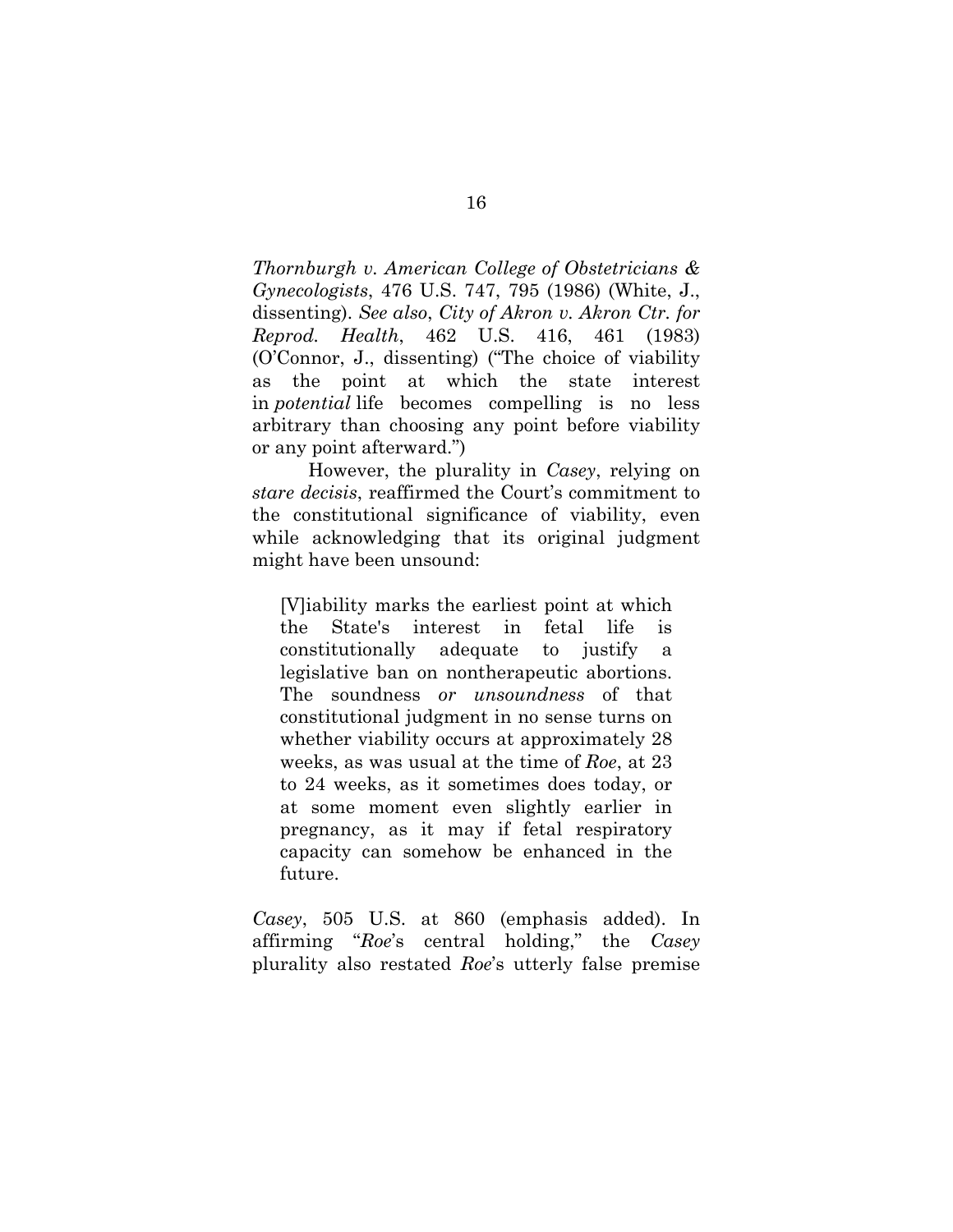that viability "occurs" at a "point" or "moment" in pregnancy.

The *Casey* plurality made a self-conscious attempt to explain the reasoning behind the viability standard:

The second reason is that the concept of viability, as we noted in *Roe*, is the time at which there is a realistic possibility of maintaining and nourishing a life outside the womb, so that the independent existence of the second life can in reason and all fairness be the object of state protection that now overrides the rights of the woman.<sup>22</sup>

*Casey*, 505 U.S. at 870. However, as Justice Scalia pointed out,

[t]he arbitrariness of the viability line is confirmed by the Court's inability to offer any justification for it beyond the conclusory

<sup>22</sup> This Court also half-heartedly offered a third justification for drawing a line a viability: "The viability line also has, as a practical matter, an element of fairness. In some broad sense it might be said that a woman who fails to act before viability has consented to the State's intervention on behalf of the developing child." *Casey*, 505 U.S. at 870. However, given government data showing that over 90% of abortions are performed in the first trimester and over 98% by 20 weeks of pregnancy (CDC, *Abortion Surveillance – Findings and Reports* (2016), available at https://www.cdc.gov/reproductivehealth/data\_stats/abortion.h tm), laches could be said, as a matter of fairness, to come into play well before viability.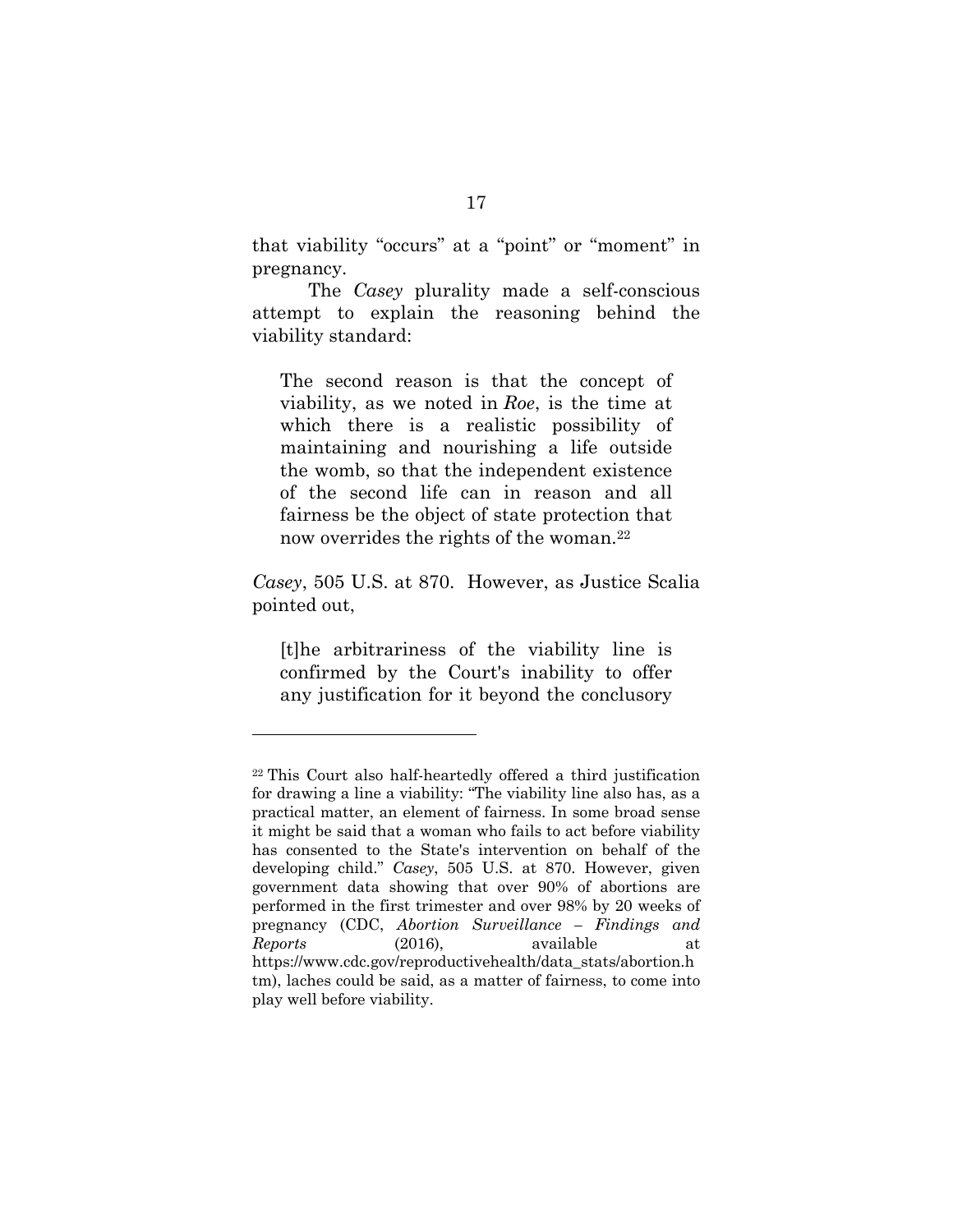assertion that it is only at that point that the unborn child's life "can in reason and all fairness" be thought to override the interests of the mother. . . . Precisely why is it that, at the magical second when machines currently in use (though not necessarily available to the particular woman) are able to keep an unborn child alive apart from its mother, the creature is suddenly able (under our Constitution) to be protected by law, whereas before that magical second it was not? That makes no more sense than according infants legal protection only after the point when they can feed themselves.

#### *Id*. at 989, fn. 5 (Scalia, J., concurring and dissenting).23

With a touch of unconscious irony, the *Casey* plurality distinguished the freedom of legislatures to "draw lines which appear arbitrary without the necessity of offering a justification" from its own duty to justify its line-drawing. *Id*. at 870. But no legal scholar has found this Court's justification persuasive, much less compelling. <sup>24</sup> This Court's

<sup>23</sup> A closer analogy than Justice Scalia's might be found in the concept of "pool safe," defined as the stage of development at which a child has a reasonable chance of survival if he or she accidentally falls into a swimming pool. Analogizing to viability, the state may act to protect the life of a pool-safe child, but may not act to protect a child who is not pool safe

from being held face down in a bucket of water until dead. 24 See, e.g., Paul Benjamin Linton and Maura K. Quinlan, *Does Stare Decisis Preclude Reconsideration of Roe v. Wade? A Critique of Planned Parenthood v. Casey*, 70 Case W. Res. L.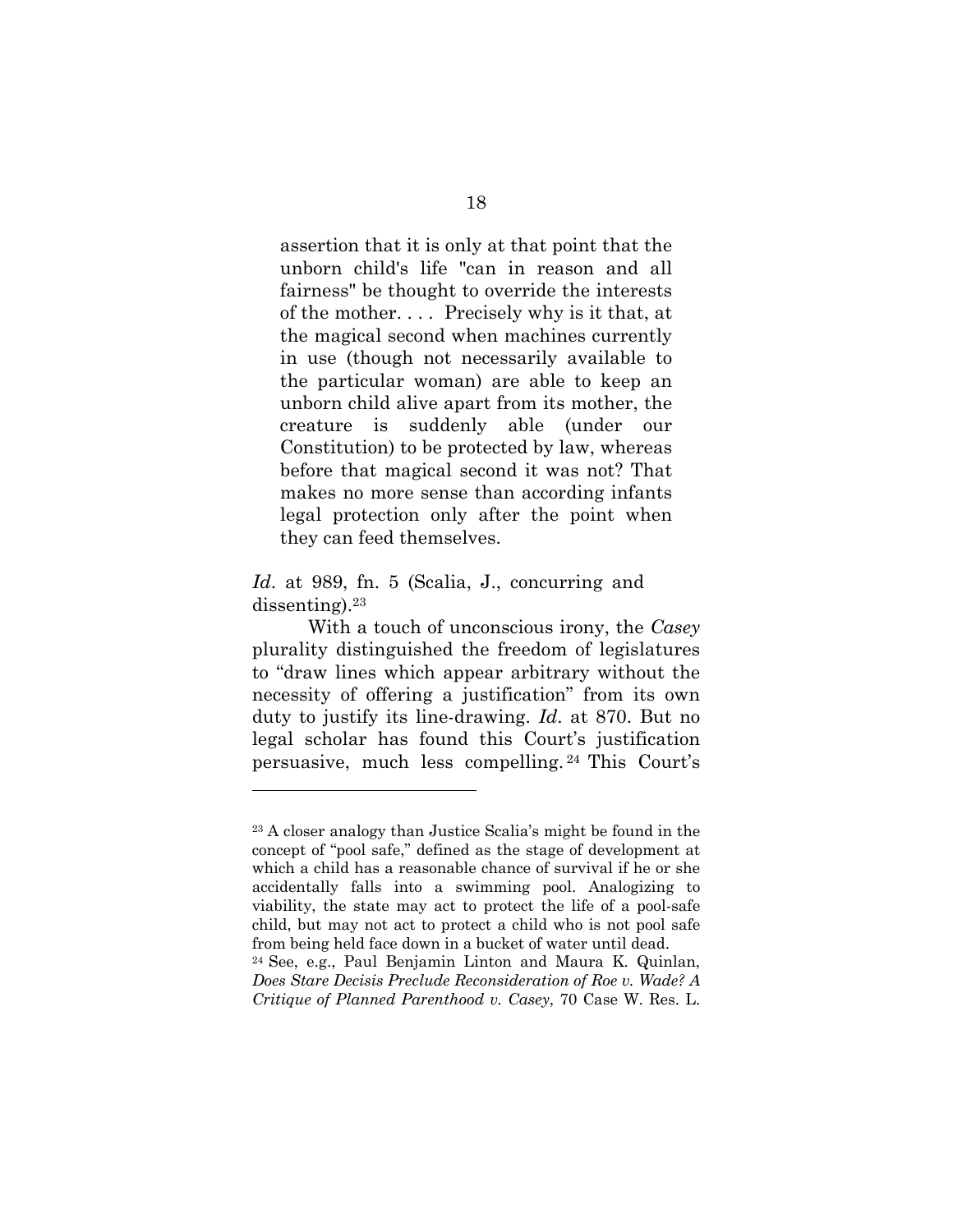fictitious "point of viability" line has less justification than Mississippi's line of 15 weeks, based as the latter is on the science of fetal development, preservation of maternal health, and protection of medical ethics. *Compare* Pet. Cert. at 15-20 (examining viability standard) *with id.* at 20- 26 (justification for 15-week abortion limit).

The *Casey* plurality also noted that "there is no line other than viability which is more workable." *Casey*, 505 U.S. at 370. But, as demonstrated above, viability is not a line, or a point, or a moment, and for that reason, it is less "workable," and certainly gives less notice, than a limit on abortion stated in weeks of gestational age justified by factors such as anatomical development, the capability of feeling pain, or the presence of a heartbeat. Viability as determined by the abortion provider is "workable" only in the sense that it is unenforceable, and thus does not give rise to difficult cases. It "works" for the abortion industry, but not for the state trying to protect unborn children.

### **CONCLUSION**

Mississippi's 15-week abortion restriction is well-supported by the state's compelling interest in the preservation of human life. Additionally, the

Rev. 283 (2019), available at https://scholarlycommons.law.case.edu/caselrev/vol70/iss2/9 for a detailed critique of the viability standard.